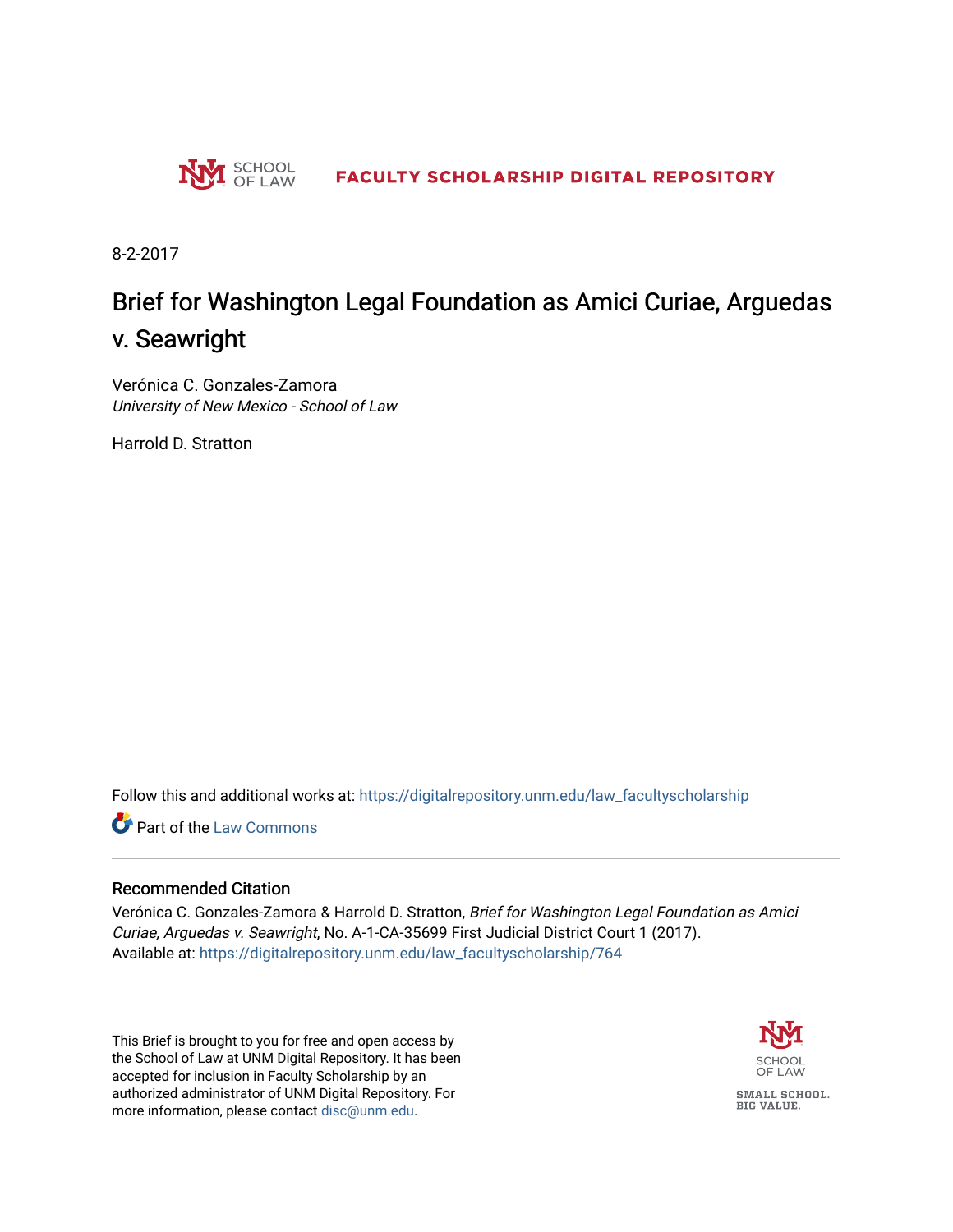### **IN THE COURT OF APPEALS FOR THE STATE OF NEW MEXICO**

### ARTHUR ARGUEDAS, BARBARA ARGUEDAS, and HELEN BRANSFORD,

*Plaintiffs/Appellants*,

v. Ct. App. No. 35,699

GARRET SEAWRIGHT,

*Defendant/Appellee.*

### **BRIEF OF WASHINGTON LEGAL FOUNDATION AS** *AMICUS CURIAE* **IN SUPPORT OF DEFENDANT/APPELLEE**

On Appeal from the First Judicial District Court, County of Santa Fe No. D-0101-CV-2013-10293, Hon. Sarah M. Singleton

> BROWNSTEIN HYATT FARBER SCHRECK, LLP Harold D. Stratton, Jr. Veronica C. Gonzales-Zamora 201 Third Street, NW, Suite 1800 Albuquerque, NM 87102 Telephone: 505.244.0770 Facsimile: 505.244.9266 Email: [hstratton@bhfs.com;](mailto:hstratton@bhfs.com) [vgonzales-zamora@bhfs.com](mailto:vgonzales-zamora@bhfs.com)

 *Counsel for Amicus Curiae* Dated: August 2, 2017 *Washington Legal Foundation*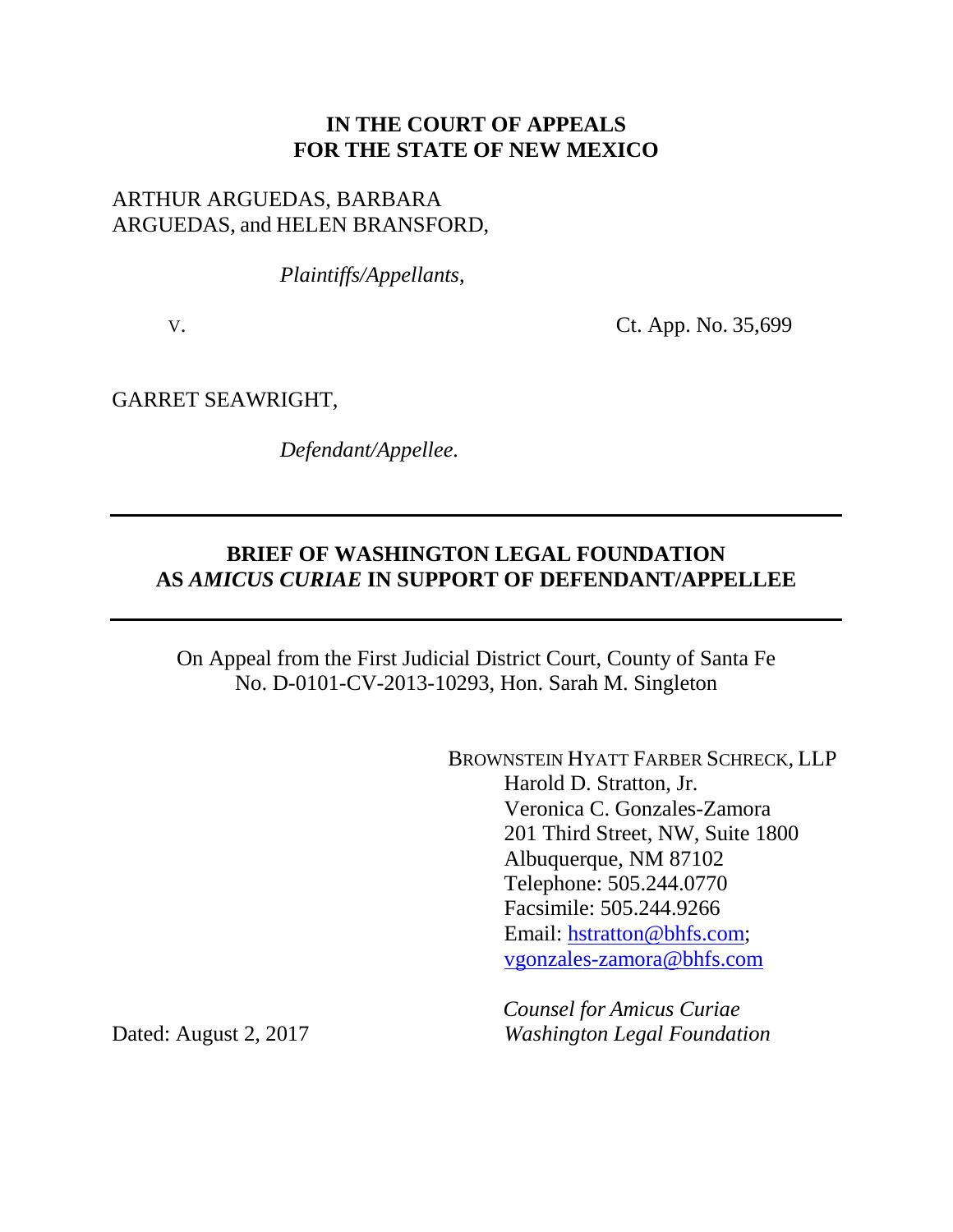| $\mathbf{I}$ . |           | THIS COURT SHOULD HONOR THE CAREFUL STATUTORY BALANCE THE<br>NEW MEXICO LEGISLATURE STRUCK IN CRAFTING THE UPA  6                                                                              |
|----------------|-----------|------------------------------------------------------------------------------------------------------------------------------------------------------------------------------------------------|
|                | A.        | The Private Remedy in $\S$ 57-12-10 Reflects the Legislature's<br>Desire to Incentivize Suits to Deter Unfair Practices While Also<br>Protecting New Mexico Courts and Businesses from Abusive |
|                | <b>B.</b> | Allowing Class-Wide Recovery of Statutory Damages Would<br>Upset § 57-12-10's Delicate Statutory Balance and Invite                                                                            |
| $\Pi$ .        |           | IT IS FOR THE NEW MEXICO LEGISLATURE, NOT THE COURTS, TO                                                                                                                                       |
|                |           |                                                                                                                                                                                                |

### **TABLE OF CONTENTS**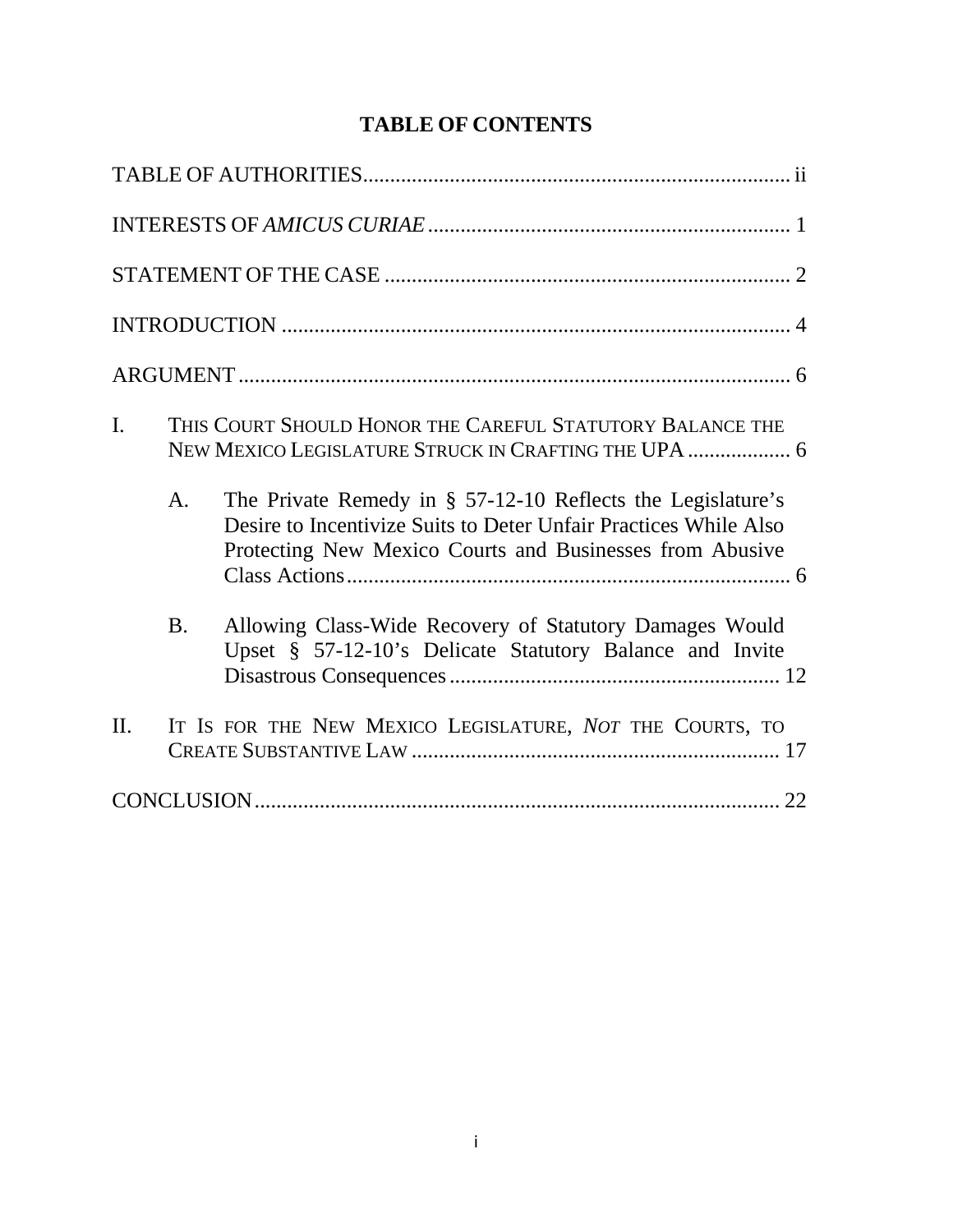### **TABLE OF AUTHORITIES**

# **PAGE(S)**

# **NEW MEXICO DECISIONS**

| Brooks v. Norwest Corp.,             |
|--------------------------------------|
| Hale v. Basin Motor Co.,             |
| Hartford Ins. v. Cline,              |
| Jones v. Gen. Motors Corp.,          |
| State v. Armstrong,                  |
| State ex rel. Sofeico v. Heffernan,  |
| State ex rel. Taylor v. Johnson,     |
| State v. Fifth Judicial Dist. Court, |
| State v. Roy,                        |
| State v. Steele,                     |
| Torres v. State,                     |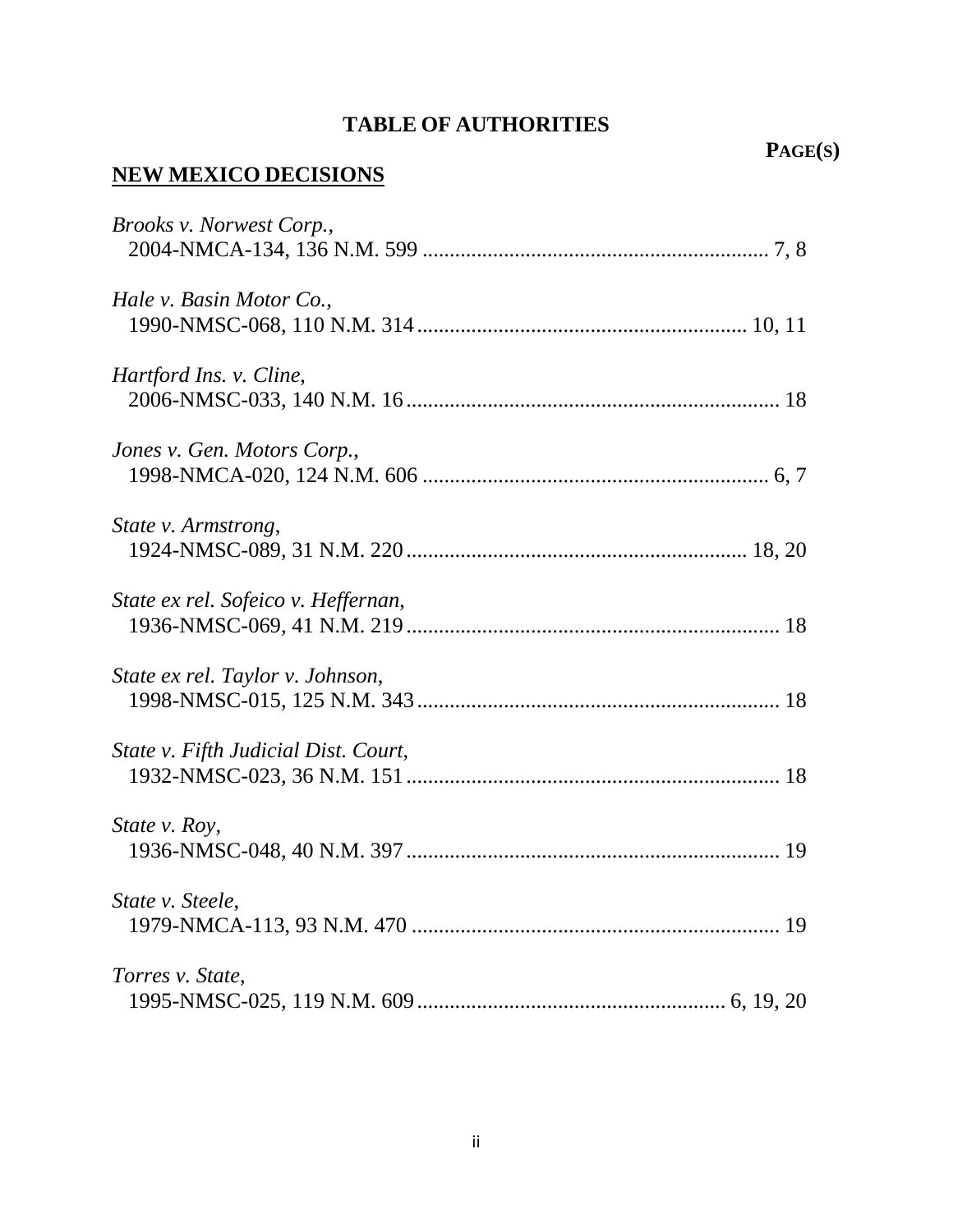# **FEDERAL DECISIONS**

| Amchem Prods., Inc. v. Windsor,      |
|--------------------------------------|
| Comcast Corp. v. Behrend,            |
| Deposit Guar. Nat'l Bank v. Roper,   |
| Mace v. Van Ru Credit Corp.,         |
| Mulford v. Altria Group, Inc.,       |
| New Orleans v. Dukes,                |
| Parker v. Time Warner Entm't Co.,    |
| Ratner v. Chem. Bank N.Y. Trust Co., |
| Rodriguez v. West Publ'g Corp.,      |
| Stillmock v. Weis Mkts., Inc.,       |
| Wal-Mart Stores, Inc. v. Dukes,      |
| <u>OTHER STATE DECISIONS</u>         |

| Felix v. Ganley Chevrolet, Inc., |  |
|----------------------------------|--|
|                                  |  |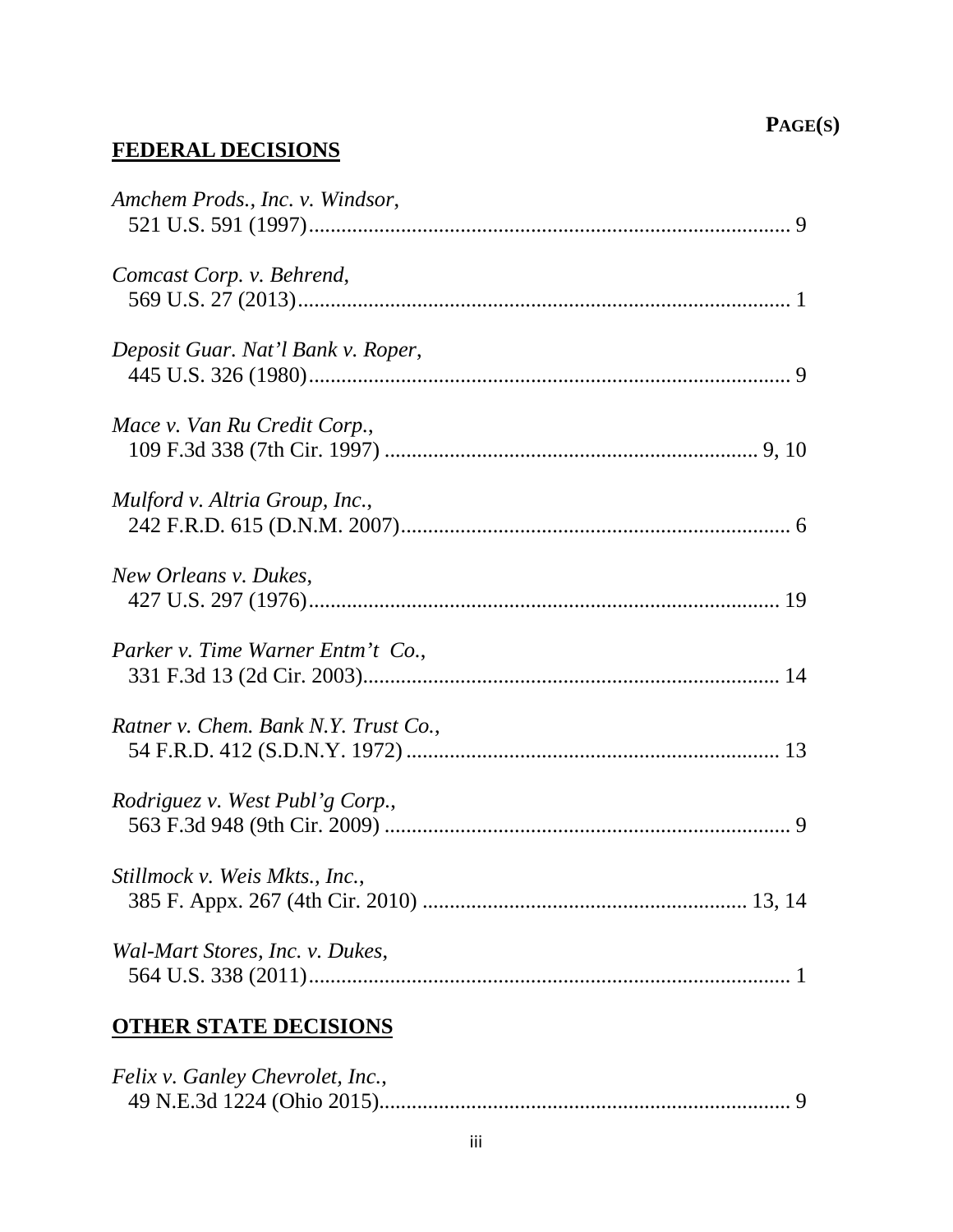| Thornell v. Seattle Service Bureau, Inc., |
|-------------------------------------------|
| NEW MEXICO CONSTITUTION & STATUTES        |
|                                           |
|                                           |
| Uniform State and Rule Construction Act,  |
| Declaratory Judgment Act,                 |
| Unfair Practices Act,                     |
| Remote Financial Service Units Act,       |
| <b>FEDERAL STATUTES</b>                   |
| Truth in Lending Act,                     |
| Fair Debt Collection Practices Act,       |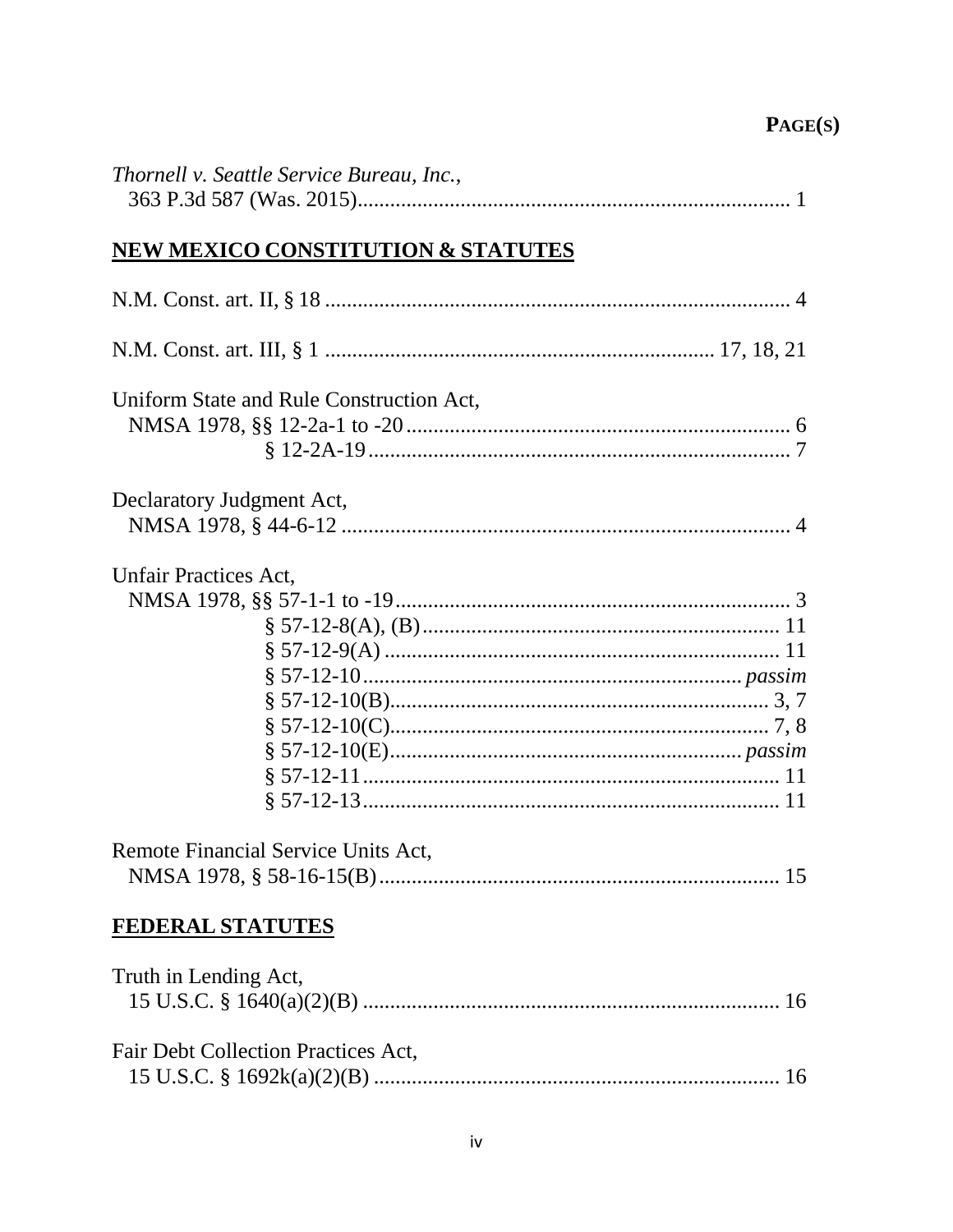| Electronic Fund Transfer Act, |
|-------------------------------|
| <b>OTHER STATE STATUTES</b>   |
|                               |
|                               |
|                               |
|                               |
|                               |
|                               |
|                               |
|                               |
|                               |
|                               |
|                               |

# **OTHER SOURCES & AUTHORITIES**

| Michael B. Browde, Separation of Powers and the Judicial Rule-Making<br>Power in New Mexico: The Need for Prudential Constraints, 15 N.M. L.       |  |
|----------------------------------------------------------------------------------------------------------------------------------------------------|--|
| Henry N. Butler & Jason S. Johnston, Reforming State Consumer Protection<br>Liability: An Economic Approach, 2010 Colum. Bus. L. Rev. 1 (2010)  14 |  |
| Developments in the Law–Class Action, 89 Harv. L. Rev. 1329 (1976)  15                                                                             |  |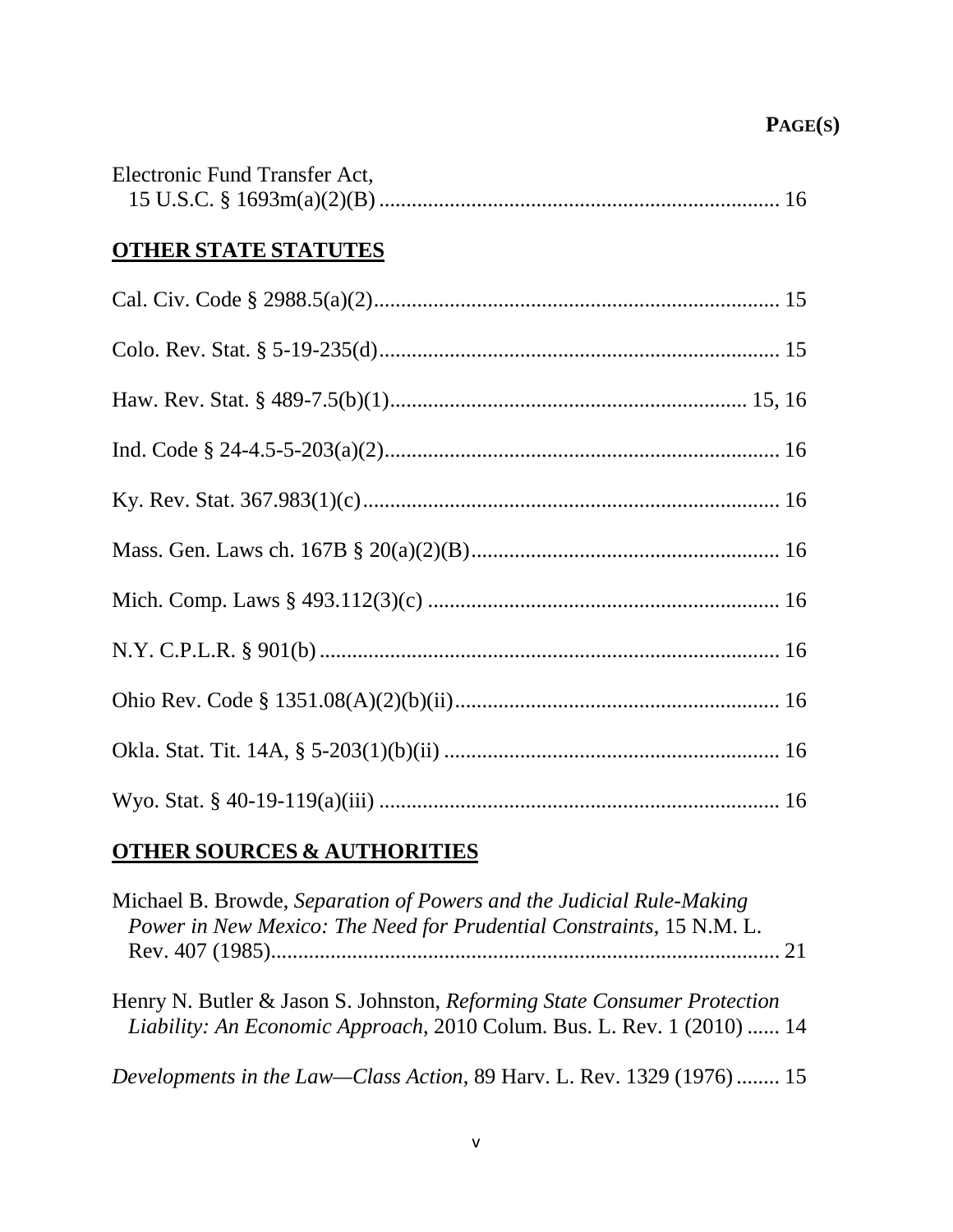| Richard A. Nagareda, Aggregation and Its Discontents: Class Settlement<br>Pressure, Class-Wide Arbitration, and CAFA, 106 Colum. L. Rev.                   |
|------------------------------------------------------------------------------------------------------------------------------------------------------------|
|                                                                                                                                                            |
| Theodore B. Olson, Supreme Court Should Use Trio of Cases to Reaffirm<br>that Uninjured Plaintiffs Have No Place in Class Actions, WLF Legal               |
| The Hon. Diarmuid F. O'Scannlain, <i>Politicians in Robes: The Separation</i><br>of Powers and the Problem of Judicial Legislation, 101 Va. L. Rev. Online |
| Christopher Roach, After Campbell-Ewald v. Gomez, Can a Complete<br>Settlement Offer Moot a Potential Class Action?, WLF Legal                             |
| William B. Rubenstein, <i>Newberg on Class Actions</i> 4:83 (5th ed. 2012)  12                                                                             |
|                                                                                                                                                            |
| Sheila B. Scheuerman, Due Process Forgotten: The Problem of Statutory<br>Damages and Class Actions, 74 Mo. L. Rev. 10 (2009)  13, 17                       |
| Victor E. Schwartz & Cary Silverman, Common-Sense Construction<br>of Consumer Protection Acts, 54 U. Kan. L. Rev. 1 (2005) 10, 14, 17                      |
| Joanna M. Shepherd-Bailey, Consumer Protection Acts or Consumer<br>Litigation Acts?: A Historical and Empirical Examination of State                       |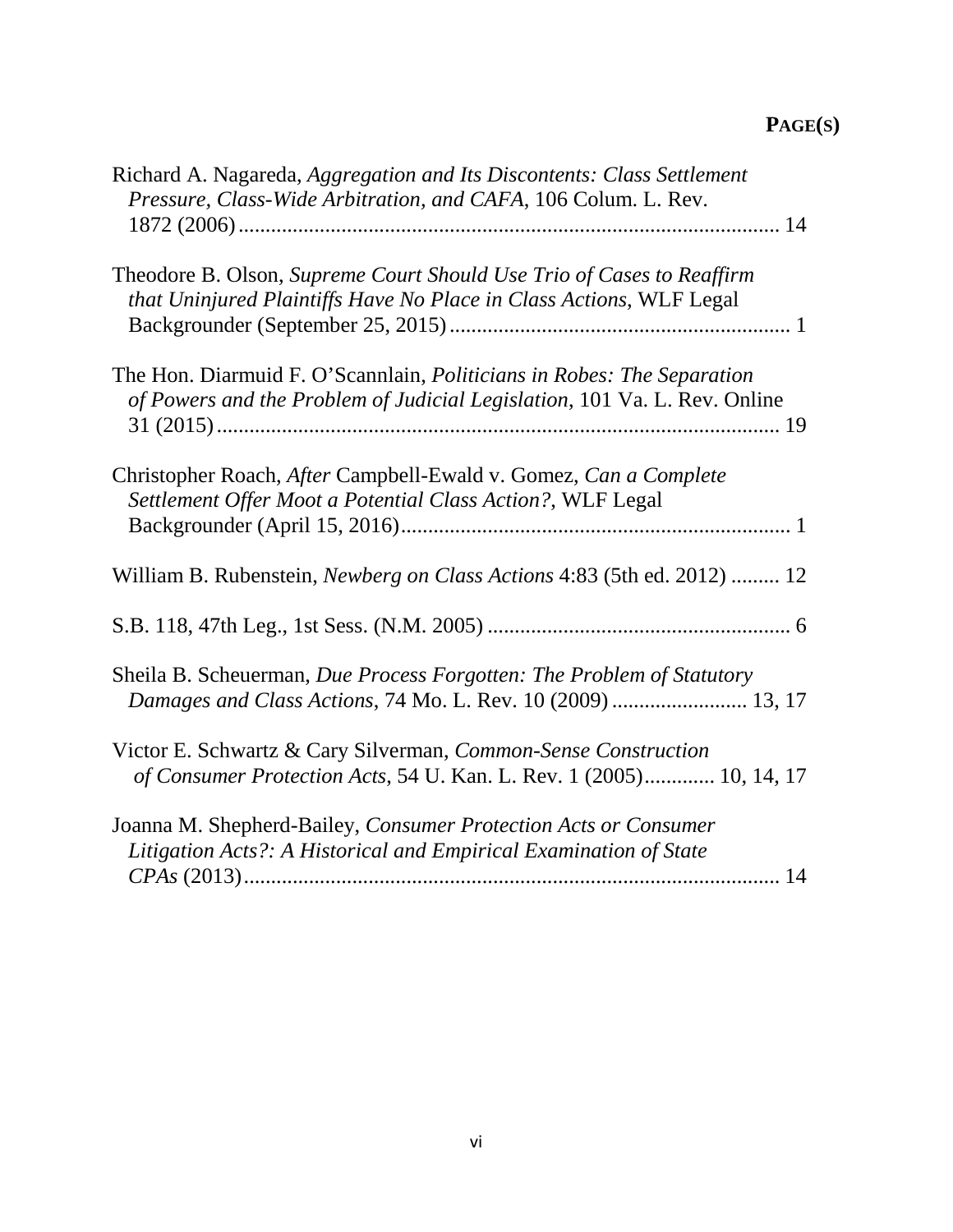#### **BRIEF OF WASHINGTON LEGAL FOUNDATION AS** *AMICUS CURIAE* **IN SUPPORT OF DEFENDANT-APPELLEE**

#### **INTERESTS OF** *AMICUS CURIAE*

Founded in 1977, Washington Legal Foundation is a nonprofit, publicinterest law firm and policy center with supporters in all 50 states, including New Mexico. WLF devotes a large share of its resources to promoting free enterprise, individual rights, limited government, and the rule of law. To that end, WLF regularly appears in state and federal courts to oppose excessive, unwieldy, and otherwise improper class-action lawsuits. *See, e.g., Comcast Corp. v. Behrend*, 569 U.S. 27 (2013); *Wal-Mart Stores, Inc. v. Dukes*, 564 U.S. 338 (2011); *Thornell v. Seattle Service Bureau, Inc.*, 363 P.3d 587 (Was. 2015) (en banc).

In addition, WLF's Legal Studies Division, the publishing arm of WLF, regularly publishes articles analyzing various legal and policy issues related to class-action litigation. *See, e.g.,* Christopher Roach, *After* Campbell-Ewald v. Gomez, *Can a Complete Settlement Offer Moot a Potential Class Action?*, WLF Legal Backgrounder (April 15, 2016); Theodore B. Olson, *Supreme Court Should Use Trio of Cases to Reaffirm that Uninjured Plaintiffs Have No Place in Class Actions*, WLF Legal Backgrounder (September 25, 2015).

WLF does not condone unfair or deceptive business practices, and it supports sensible legislative efforts to protect consumers from actual harm. At the same time, WLF has long opposed efforts to transform the class action from a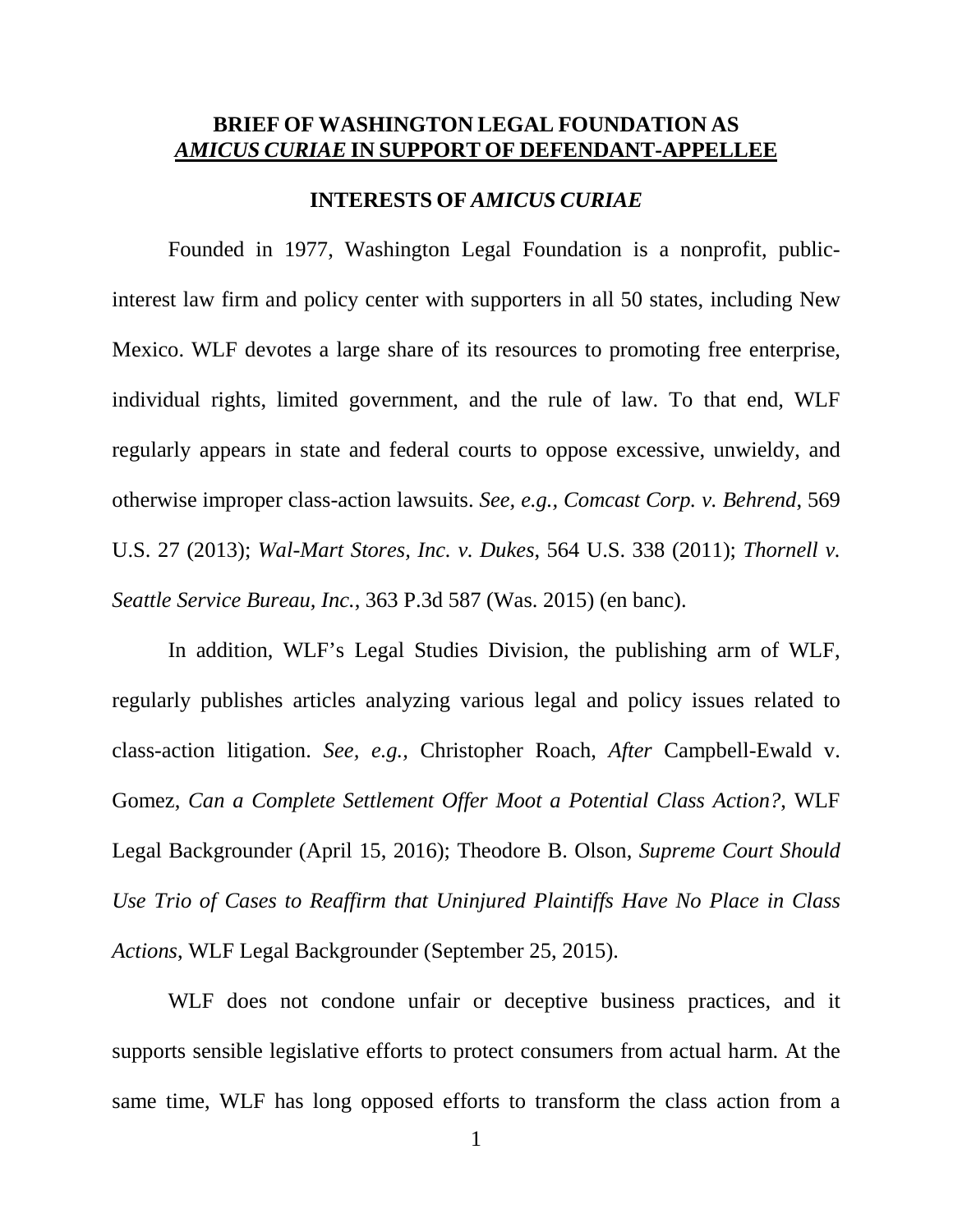procedural device designed to avoid the inefficiencies of deciding the same claims repeatedly into a means of altering the parties' substantive rights. Although the statutory basis for Plaintiffs' class claim below expressly limits class-wide recovery to *actual* damages, Plaintiffs seek to effectively rewrite the law to allow for class-wide recovery of *statutory* damages. WLF believes that granting Plaintiffs the extra-statutory relief they seek would not only sweep aside the New Mexico Legislature's carefully calibrated public-policy goals—with disastrous unintended consequences—but it would also effectuate the kind of substantive change in the law that the New Mexico Constitution reserves exclusively to the Legislature.

#### **STATEMENT OF THE CASE**

The facts of this case are set out in greater detail in the parties' briefs. WLF wishes to highlight several facts of relevance to the issues on which this brief focuses.

Plaintiffs are State Farm auto policyholders who allege that Mr. Seawright, $<sup>1</sup>$  $<sup>1</sup>$  $<sup>1</sup>$ </sup> a State Farm insurance agent, failed to provide them with adequate information to make informed decisions about whether (and in what amount) they should purchase uninsured or unknown motorist ("UM") coverage. Although no Plaintiff

<span id="page-9-0"></span><sup>&</sup>lt;sup>1</sup> Although Plaintiffs' operative complaint names as defendants 479 State Farm insurance agents in New Mexico, Mr. Seawright was the only defendant to be served with the complaint in this litigation. Accordingly, Mr. Seawright is the only Defendant/Appellee on appeal.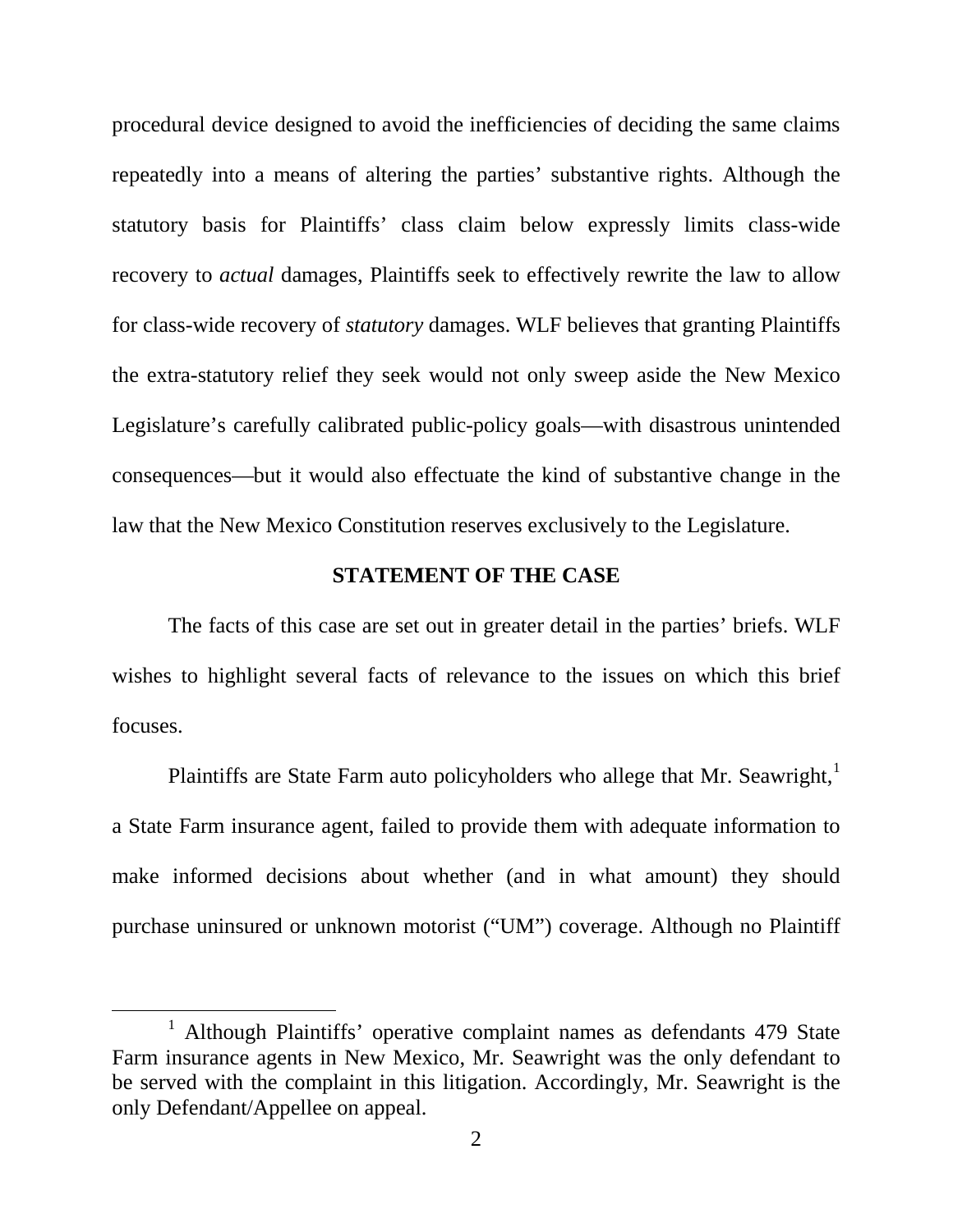(or class member) suffered any actual damages because of their UM coverage, $2$ Plaintiffs brought a putative class action alleging that Mr. Seawright violated New Mexico's Unfair Practices Act, NMSA 1978, §§ 57-1-1 to -19 ("the UPA"), which entitles anyone harmed by an unfair business practice to "bring an action to recover actual damages or the sum of one hundred dollars (\$100), whichever is greater."  $§ 57-12-10(B).$ 

Because § 57-12-10(B) of the UPA requires a "loss of money or property" to sue and § 57-12-10(E) expressly limits class-wide recovery to "actual damages," Mr. Seawright moved to dismiss Plaintiffs' individual and class claims. In partially granting Mr. Seawright's motion to dismiss, the trial court held that although Plaintiffs had pleaded viable individual claims for statutory damages under the UPA, Plaintiffs' claim for class-wide statutory damages failed as a matter of law under § 57-12-10(E) because the alleged class excluded anyone who suffered actual damages. Rather than pursue their individual claims to final judgment, however, Plaintiffs invited dismissal with prejudice of all claims. The trial court obliged, dismissing Plaintiffs' operative complaint, with prejudice.

On appeal, Plaintiffs ask this Court to construe  $\S$  57-12-10(E) to permit class-wide recovery of statutory damages. In the alternative, Plaintiffs contend that

<span id="page-10-0"></span><sup>&</sup>lt;sup>2</sup> Because no Plaintiff or putative class member alleges any auto accident with an uninsured or unknown motorist, the selection of UM coverage did not affect the amount of insurance available for any claim.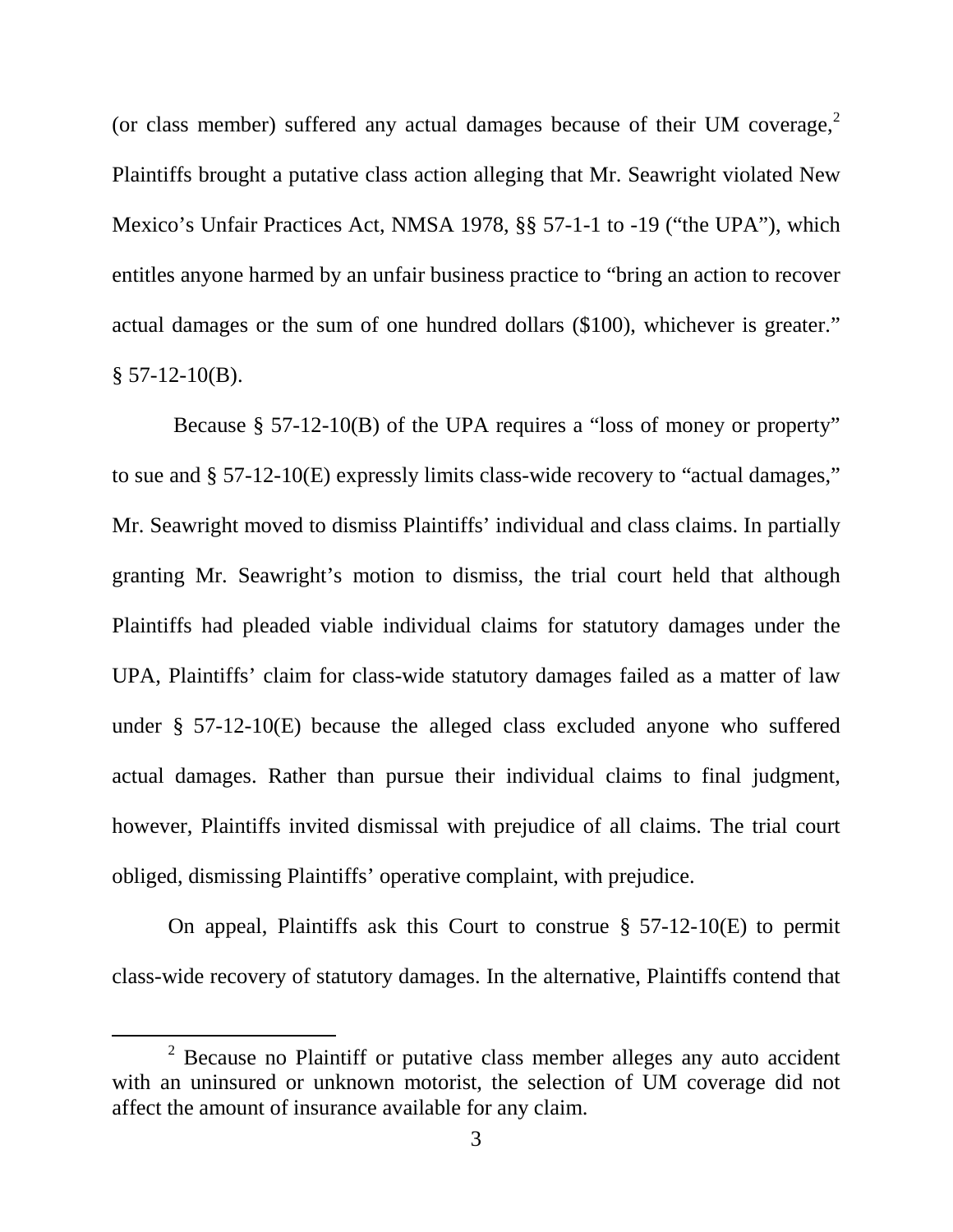§ 57-12-10(E)'s express limitation of class-wide recovery to "actual damages" lacks any "rational basis" in violation of the Equal Protection Clause of the New Mexico Constitution, N.M. Const. art. II, § 18.

#### **INTRODUCTION**

Although Plaintiffs never presented an Equal Protection claim to the district court (nor notified the Attorney General of their constitutional challenge as required by NMSA 1978, § 44-6-12), Plaintiffs argue on appeal that the UPA's perfectly sensible distinction—between those who have actually suffered "a loss of money or property" and those who have not—lacks any "rational basis." *See* Pl's Br. at 4, 36-39. That argument ignores the deliberate balance of competing publicpolicy interests that the New Mexico Legislature struck when it crafted the UPA's private remedy in § 57-12-10. That commonsense balance seeks to protect New Mexico consumers by incentivizing private litigation to deter unfair and deceptive practices, while at the same time protecting New Mexico's courts and business owners from being overwhelmed with abusive class-action lawsuits that seek to impose massive liability unrelated to any actual harm.

Far from being "irrational," as Plaintiffs contend, § 57-12-10(E) reflects the widespread consensus that the aggregation of statutory damages in a single class action creates an intolerable risk of over-deterrence. For this very reason, New Mexico is hardly alone in barring the minimum recovery of statutory damages in a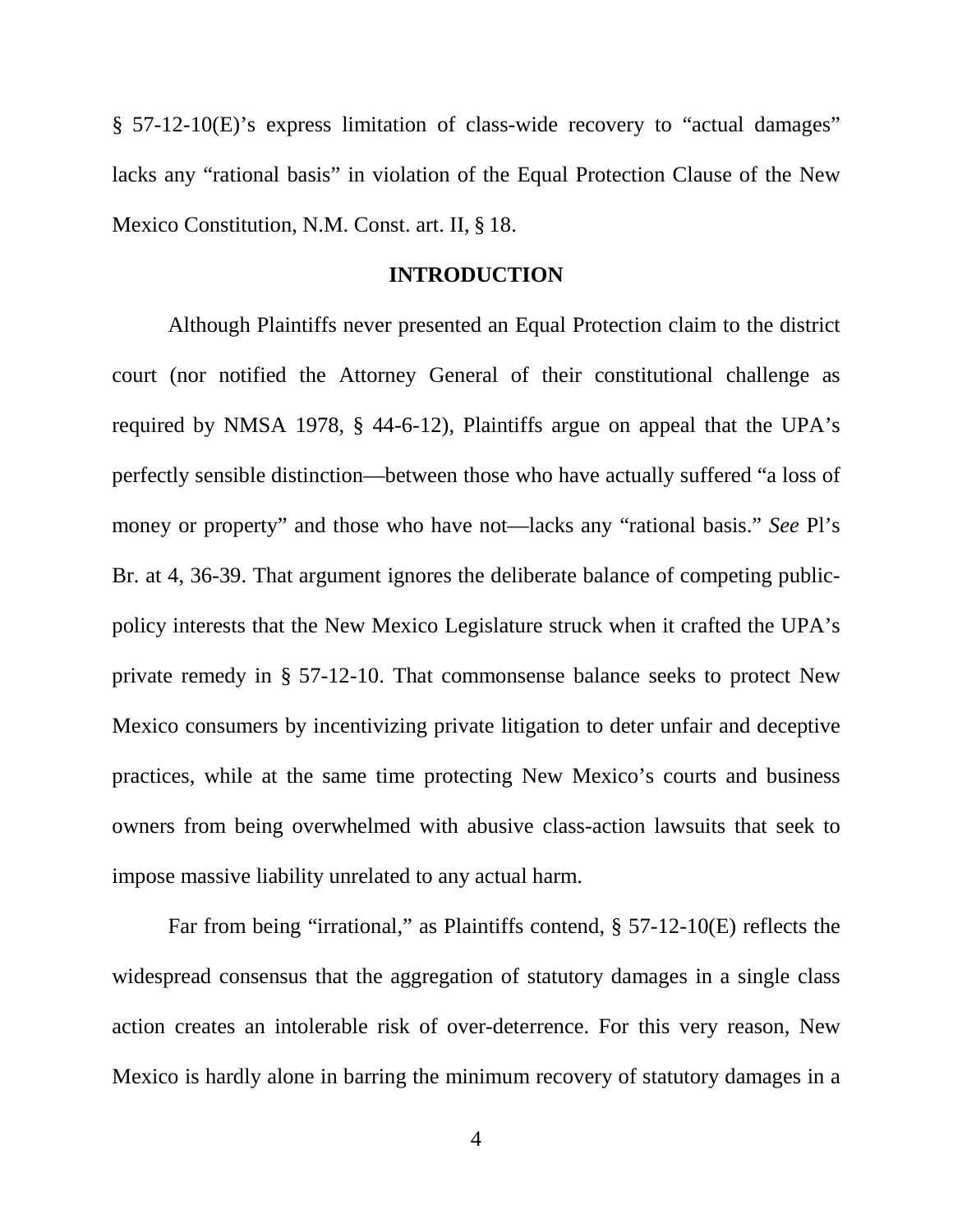class action. Indeed, a plethora of state and federal consumer-protection laws contain identical class-action remedy provisions. Yet under Plaintiffs' sui generis view of equal protection, all of those laws presumably lack any "rational basis."

Unsatisfied with the consumer-protection regime the Legislature actually enacted, Plaintiffs argue in favor of a judicially created liability regime that would over-incentivize the filing of unmeritorious class-action suits and subject companies to tremendous liability for bare violations of the law. But upsetting § 57-12-10's statutory balance, as Plaintiffs now urge on appeal, would completely upend the Legislature's carefully calibrated policy goals. Apart from the harm that would befall New Mexico's business community, such an approach to "consumer protection" would also undercut the UPA's remedial purpose to the detriment of consumers themselves. They, too, would undoubtedly bear the burden of such tremendous liability in the form of lower wages and increased prices for goods and services.

Notwithstanding the delicate balance of competing interests that the UPA has long sustained, Plaintiffs seek to rewrite the statute for their own purposes. To accomplish that end, Plaintiffs invite this court to wrest control of public policy away from the state legislature, to which the New Mexico Constitution exclusively assigns that role, and to hand it over to plaintiffs' attorneys seeking to accomplish in court what they have failed thus far to achieve via the democratic process. In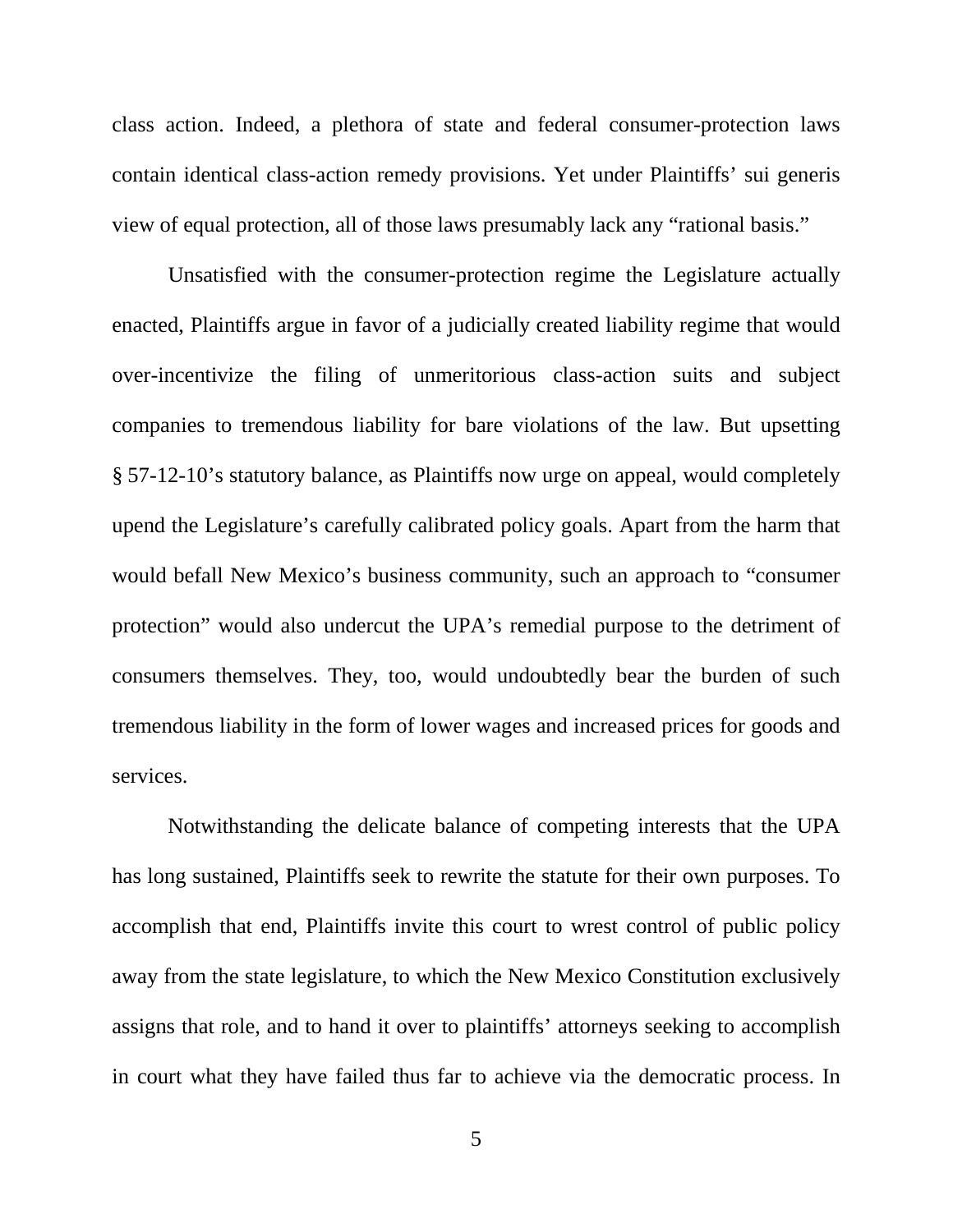doing so, Plaintiffs endeavor to override the bedrock constitutional principle that "it is the particular domain of the legislature, as the voice of the people, to make public policy." *Torres v. State*, 1995-NMSC-025, ¶ 10, 119 N.M. 609. As shown below, this Court should reject Plaintiffs' call to undertake the kind of substantive change in statutory law that the New Mexico Constitution reserves exclusively for the Legislature.

#### **ARGUMENT**

### **I. THIS COURT SHOULD HONOR THE CAREFUL STATUTORY BALANCE THE NEW MEXICO LEGISLATURE STRUCK IN CRAFTING THE UPA**

**A. The Private Remedy in § 57-12-10 Reflects the Legislature's Desire to Incentivize Suits to Deter Unfair Practices While Also Protecting New Mexico Courts and Businesses from Abusive Class Actions**

Entitled "Private remedies," § 57-12-10 of the UPA "encourages consumers to initiate, and attorneys to handle, claims where the amounts recoverable are small." *Mulford v. Altria Group, Inc.*, 242 F.R.D. 615, 631 (D.N.M. 2007) (citing *Jones v. Gen. Motors Corp.*, 1998-NMCA-020, ¶ 25, 124 N.M. 606). Although the UPA's legislative history is scant, <sup>[3](#page-13-0)</sup> New Mexico's Uniform State and Rule Construction Act, NMSA 1978, §§ 12-2a-1 to -20, makes clear that "[t]he text of a

<span id="page-13-0"></span><sup>&</sup>lt;sup>3</sup> Originally enacted in 1967 and modeled on the Uniform Deceptive Trade Practices Act, the UPA was amended in 1987 before taking its current form in 2005. According to the 2005 Senate bill, none of the 2005 amendments altered any of the previous language contained in § 57-12-10(E), which governs class actions. *See* S.B. 118, 47th Leg., 1st Sess. (N.M. 2005).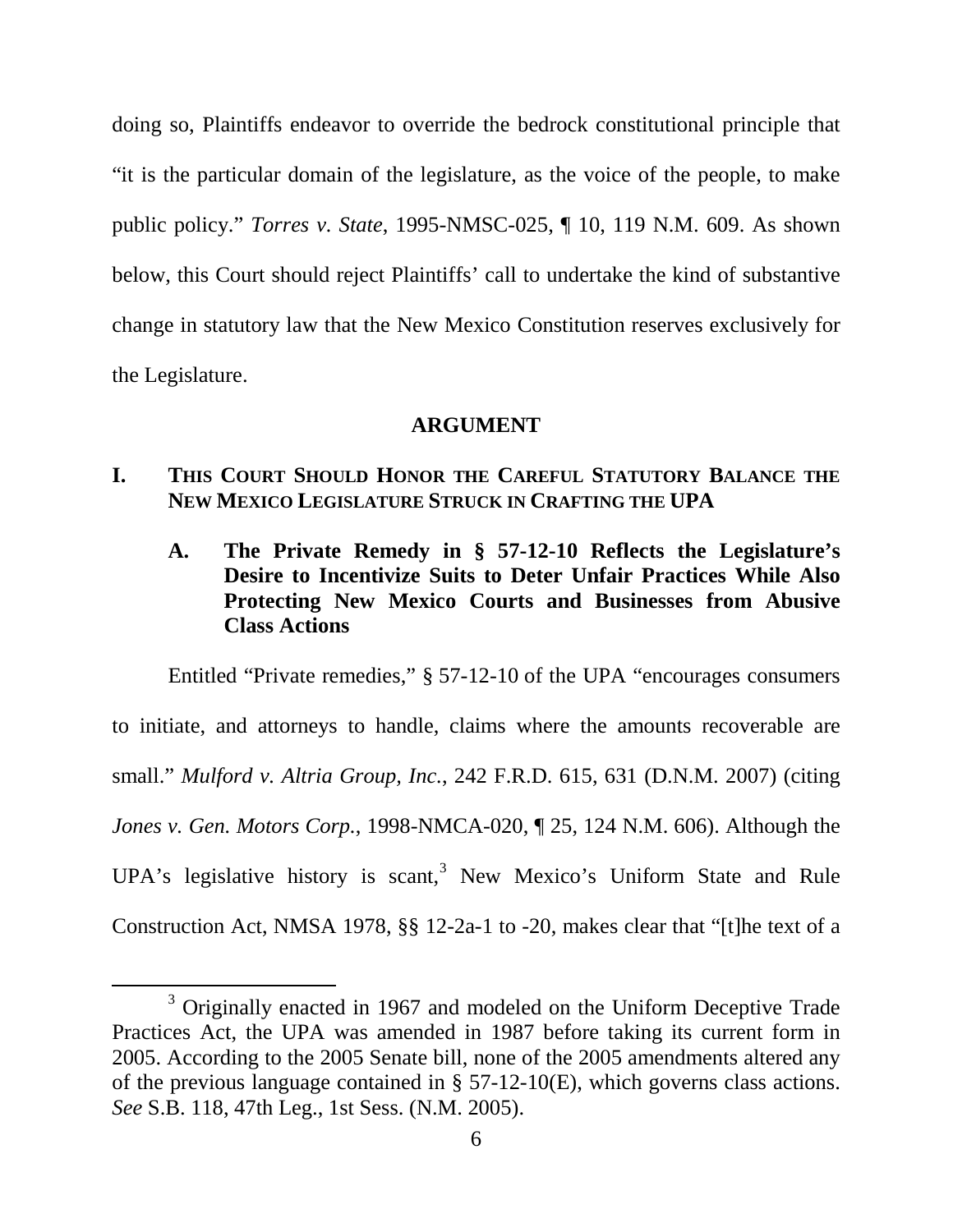statute … is the primary, essential source of its meaning." NMSA 1978, § 12-2A-19.

Section 57-12-10(B) of the UPA provides that "[a]ny person who suffers any loss of money or property, real or personal, as a result of any employment by another person of a method, act or practice declared unlawful by the Unfair Practices Act may bring an action to recover actual damages or the sum of one hundred dollars (\$100), whichever is greater." NMSA 1978, § 57-12-10(B). If the trier of fact determines that the defendant "willfully engaged in the [unfair] trade practice," the court "may award up to three times actual damages or three hundred dollars (\$300), whichever is greater." § 57-12-10(B).

To further incentivize the bringing of individual claims in cases where the potential recovery is modest, § 57-12-10(C) requires courts to "award attorney fees and costs to the party complaining of an unfair or deceptive trade practice … if the party prevails." § 57-12-10(C). By providing for attorneys' fees, the UPA makes individual litigation economically feasible. *See, e.g., Brooks v. Norwest Corp.*, 2004-NMCA-134, ¶ 45, 136 N.M. 599 ("Plaintiffs' argument concerning the prohibitive cost of bringing individual suits is belied by the fact that the UPA awards attorney fees and costs to a successful litigant."); *Jones*, 1998-NMCA, ¶ 25 ("[T]he attorneys' fees awarded in this case are not nominal; they … reflect the full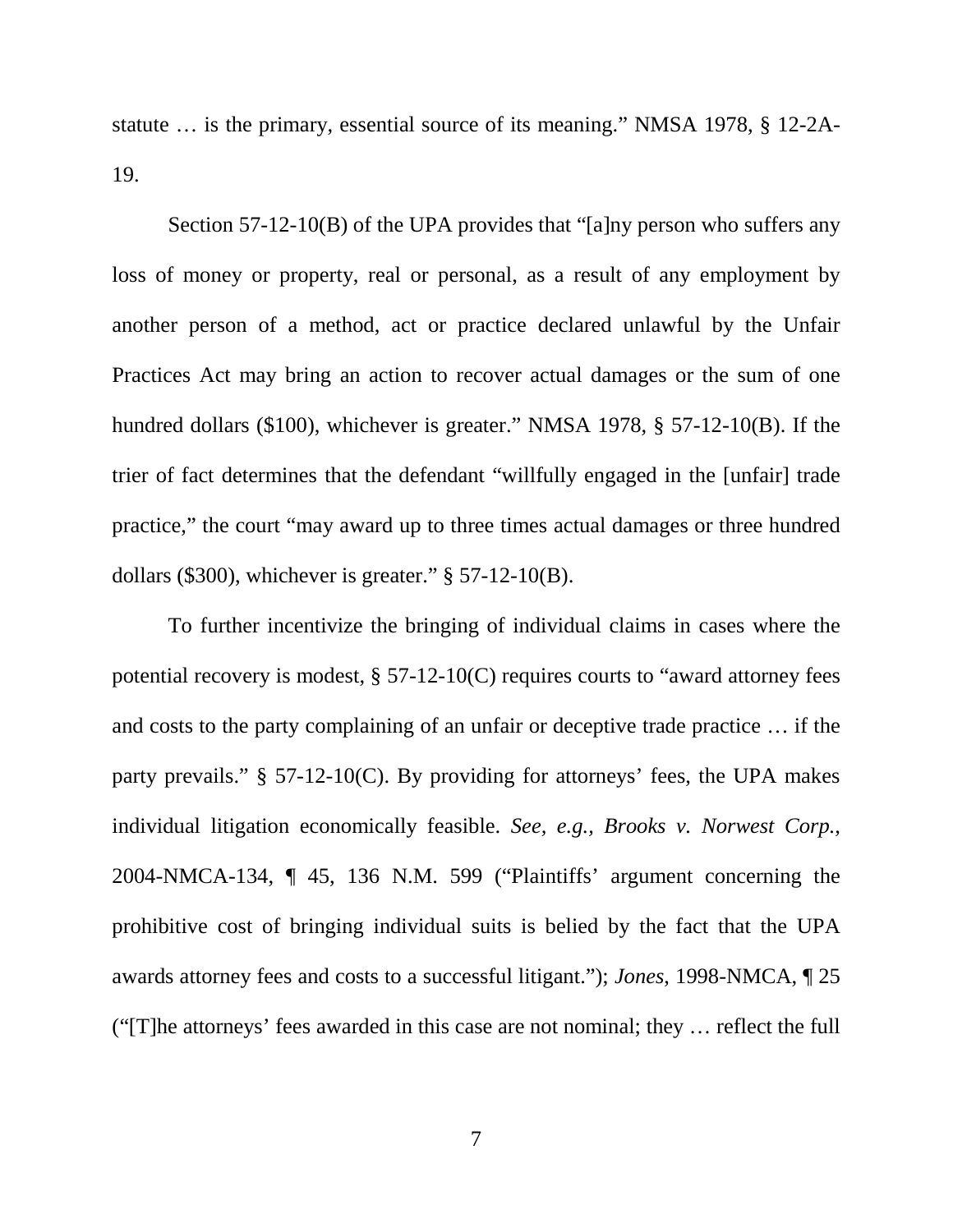amount of fees fairly and reasonably incurred by Plaintiff in securing an award under the UPA.").

Although the New Mexico Legislature authorized class actions under § 57-12-10(E), it did not embrace the aggregation of claims at all costs. Rather, it expressly limited the scope of available class-wide recovery to "actual damages":

In any class action filed under this section, the court may award damages to the named plaintiffs as provided in Subsection B of this section [*i.e.*, statutory damages] and may award members of the class such *actual damages* as were suffered by each member of the class as a result of the unlawful method, act or practice.

NMSA 1978, § 57-12-10(E) (emphasis added). Thus, the UPA explicitly precludes class-wide recovery of *statutory* damages in class actions. *See Brooks*, 2004- NMCA-134, ¶ 45 ("[A]ny relief realized by class members is limited to actual damages; they are barred from collecting statutory or treble damages."). Moreover, to deter frivolous suits,  $\S 57-12-10(C)$  provides that the "court shall award attorney" fees and costs to the party charged with an unfair or deceptive trade practice … if it finds that the party complaining of such trade practice brought an action that was groundless." § 57-12-10(C).

By permitting defendants to obtain attorneys' fees for successfully defending "groundless" suits, the Legislature set out to protect New Mexico businesses from unmeritorious litigation. Similarly, by limiting class-wide recovery to actual damages, the Legislature sought to cabin the financial incentive for frivolous or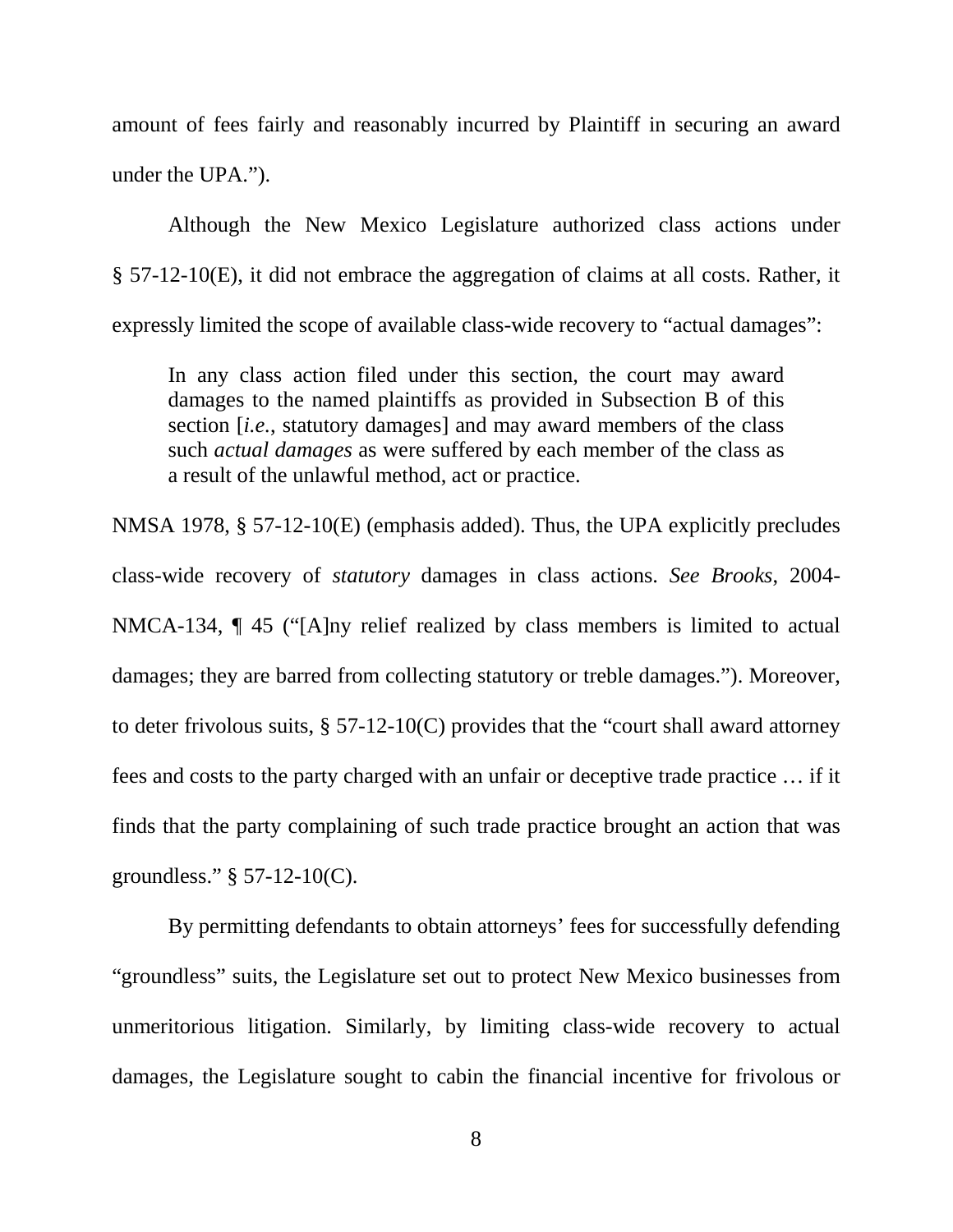vexatious class actions. *Cf. Deposit Guar. Nat'l Bank v. Roper*, 445 U.S. 326, 338 (1980) (recognizing "the financial incentive that class actions offer to the legal profession"); *Rodriguez v. West Publ'g Corp.*, 563 F.3d 948, 960 (9th Cir. 2009) (noting "considerable danger of individuals bringing cases as class actions principally to increase their own leverage to attain a remunerative settlement") (internal quotations omitted).

Because § 57-12-10(E) already allows for class-wide recovery of "actual damages," the Legislature simply had no need to further "incentivize" litigation by aggregating statutory damages in a class action. "This damage limitation is consistent with a policy determination that while treble or statutory damages … are available in actions under consumer-protection statutes to encourage customers with smaller amounts of damages to bring their claims, ... statutory damages are not awarded in class actions because class-action lawsuits deter violations of the law by permitting the aggregation of claims." *Felix v. Ganley Chevrolet, Inc.*, 49 N.E.3d 1224, 1231 (Ohio 2015) (construing Ohio's statutory analog to the UPA) (internal citations omitted).

After all, "[t]he policy at the very core of the class action mechanism is to overcome the problem that small recoveries do not provide the incentive for any individual to bring a solo action." *Amchem Prods., Inc. v. Windsor*, 521 U.S. 591, 617 (1997) (quoting *Mace v. Van Ru Credit Corp.*, 109 F.3d 338, 344 (7th Cir.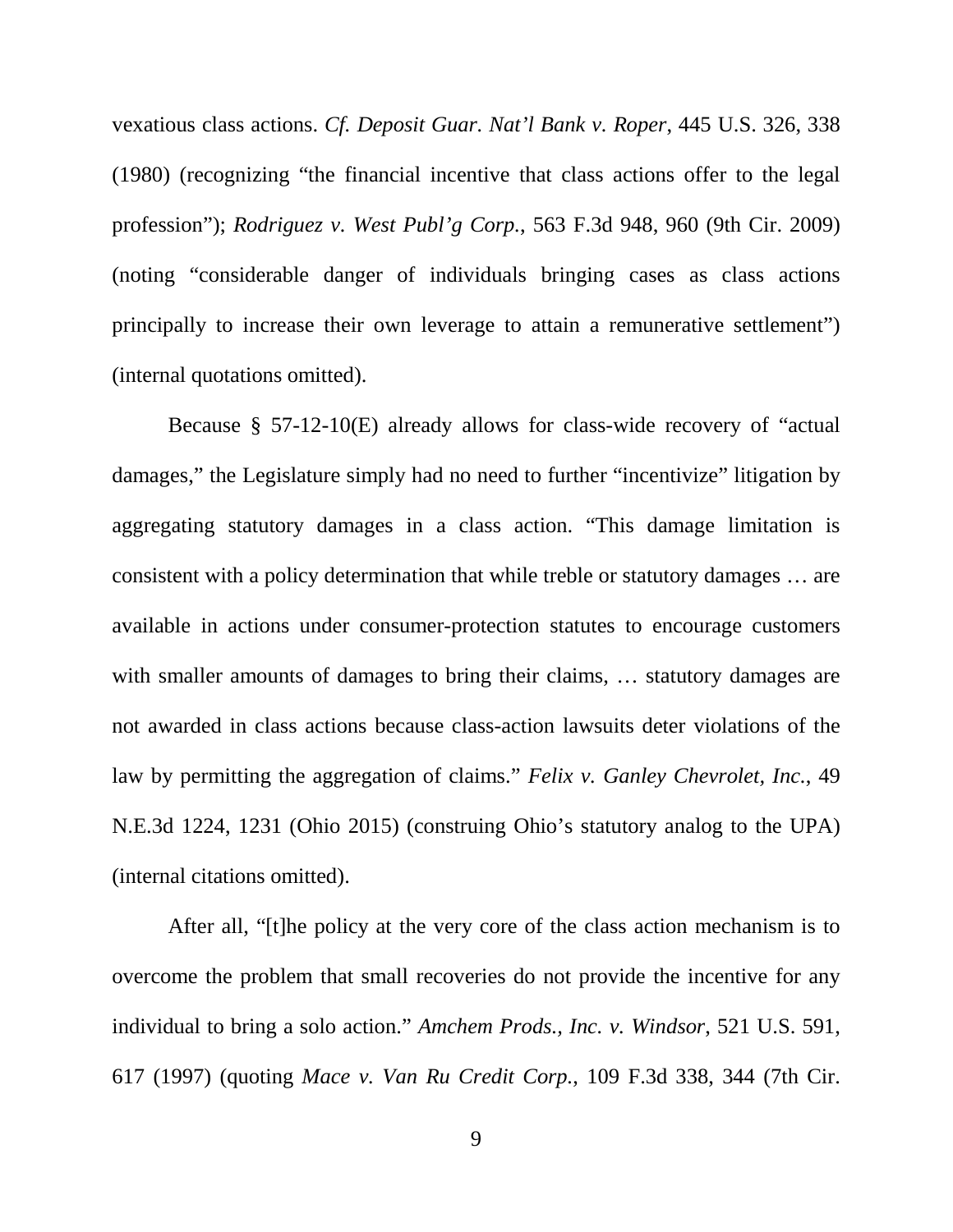1997)). Because the UPA's class-action mechanism already incentivizes small recoveries by allowing the aggregation of claims for actual damages, allowing the minimum recovery of class-wide *statutory* damages in class actions (as Plaintiffs urge here) would serve no legitimate purpose. As one scholarly analysis of state consumer-protection acts has explained:

Statutory damages in class actions serve little purpose. Statutory damages were meant to provide an individual plaintiff with the ability to bring a lawsuit when the anticipated damages are otherwise too low to provide an attorney with adequate incentive to take a case. Similarly, class actions were meant to provide incentive to sue through the aggregation of claims when individual damages are otherwise too low. Thus, the incentive-creating effect of statutory damages is rendered duplicative when statutory damages are available in a class action.

Victor E. Schwartz & Cary Silverman, *Common-Sense Construction of Consumer Protection Acts*, 54 U. Kan. L. Rev. 1, 61 (2005).

At the same time, the UPA provides a variety of means to protect the public from unfair business practices. Section 57-12-10's minimum statutory damages of \$100 (which may be trebled upon a showing of "willfulness"), combined with an award of attorneys' fees and costs to any prevailing plaintiff, provide ample economic incentive for aggrieved persons (and their attorney(s)) to pursue individual claims. As the New Mexico Supreme Court has observed, "[t]his award to parties who successfully press their claims, and uphold them on appeal, makes the private remedy an effective one, especially in view of the sometimes minor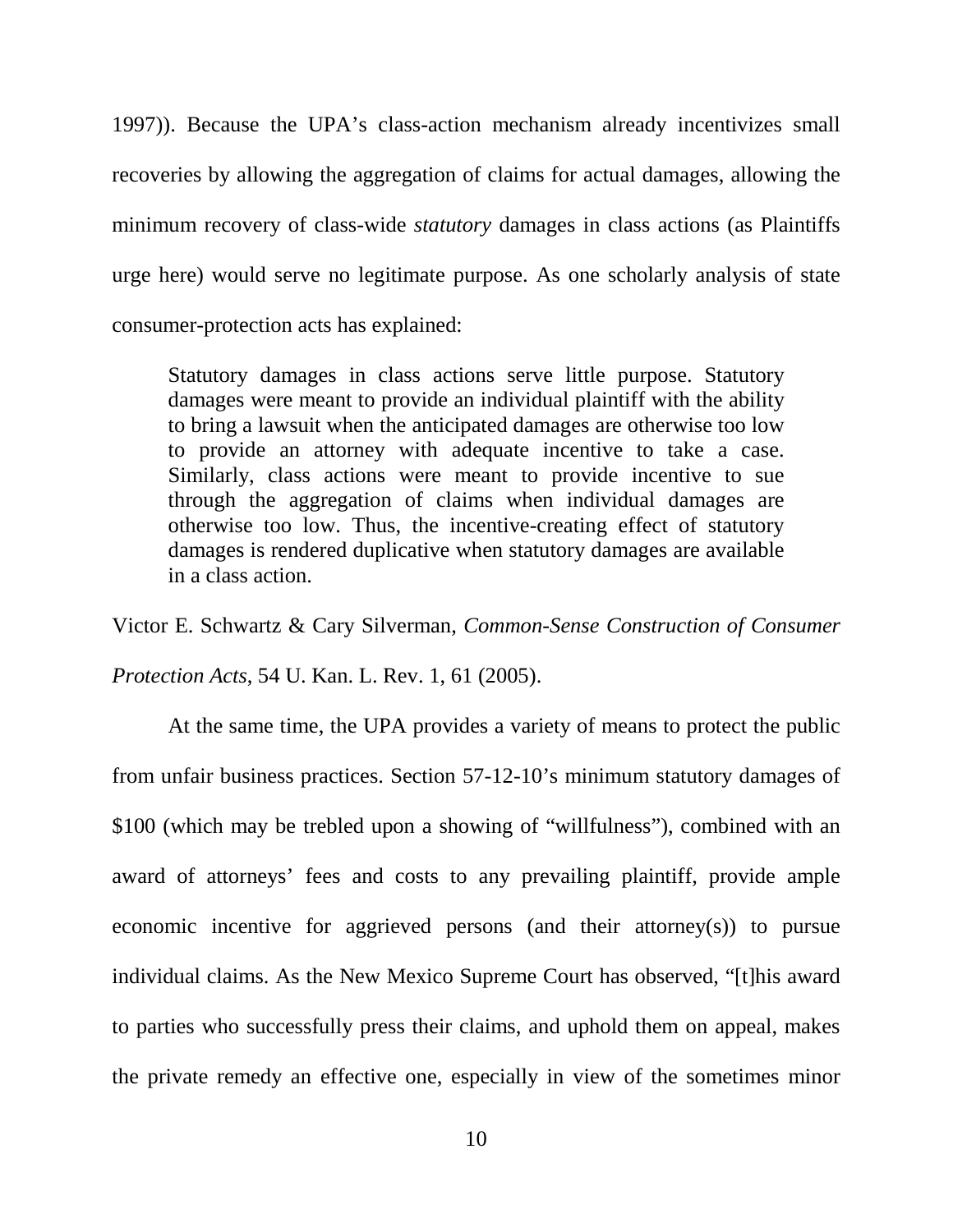nature of the damage claim that the statute specifically contemplates, \$100 to \$300." *Hale v. Basin Motor Co.*, 1990-NMSC-068, ¶ 27, 110 N.M. 314.

Nor does § 57-12-10 exist in a vacuum. Beyond the private remedy, the UPA provides an elaborate scheme of *public* enforcement to deter and punish unfair business practices that harm consumers. The UPA authorizes the New Mexico Attorney General to issue regulations necessary to enforce any provision of the statute. *See* NMSA 1978, § 57-12-13. The Attorney General may also bring suit to enforce the UPA and may petition the court for "temporary or permanent injunctive relief and restitution" to stop any unlawful practice. § 57-12-8(A), (B). In enforcement actions brought by the Attorney General, the UPA makes each and every violation punishable by a civil penalty of up to \$5,000. *See* § 57-12-11. In lieu of bringing suit, the Attorney General is further authorized to enter into binding settlements with violators who agree not only to cease all unlawful conduct but also to "make restitution to all persons of money, property, or other things received from them in any transaction related to the unlawful practice."  $§ 57-12-9(A).$ 

In providing a private action, then, § 57-12-10 constitutes merely one thread of an intricate tapestry of public *and* private incentives, deterrents, and remedies all calculated to protect New Mexico consumers from actual harm while simultaneously protecting New Mexico's courts and business owners from being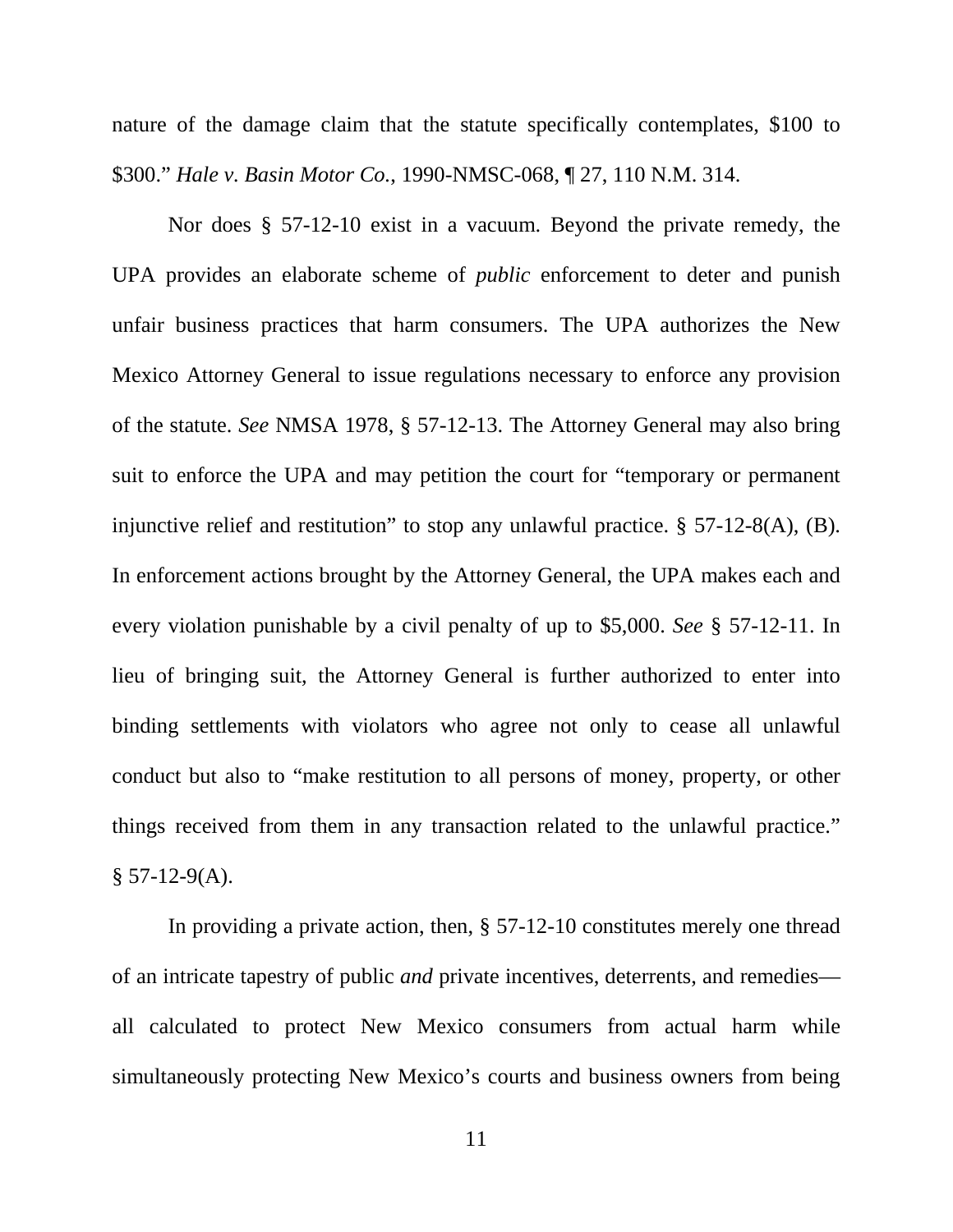overwhelmed by abusive litigation. As explained in more detail below, the UPA's carefully calibrated balance of incentives and deterrents reflects the New Mexico Legislature's considered policy judgments and, contrary to Plaintiffs' urging, should not be so casually discarded.

### **B. Allowing Class-Wide Recovery of Statutory Damages Would Upset § 57-12-10's Delicate Statutory Balance and Invite Disastrous Consequences**

Reversing the trial court's sound construction of  $\S$  57-12-10(E), as Plaintiffs urge here, would sweep aside the UPA's careful statutory balance by permitting class-wide recovery wholly unrelated to any actual damages suffered by a plaintiff. Under such a judicially created liability scheme, New Mexico courts would be inundated by class actions seeking to impose massive liability on New Mexico businesses for technical violations of the law that caused *de minimis* damages or in many cases, such as this one—*none* at all.

Indeed, permitting plaintiffs to use  $\S$  57-12-10(E)'s class-action mechanism to recover class-wide statutory damages would over-incentivize the filing of unmeritorious suits and expose companies to tremendous liability for bare violations of the law. *See, e.g.,* William B. Rubenstein, *Newberg on Class Actions* 4:83 (5th ed. 2012) ("When statutory damages are aggregated in a class action … the total amount of damages that is theoretically available in such a case could be astronomical, leading some courts to express concern about the combination of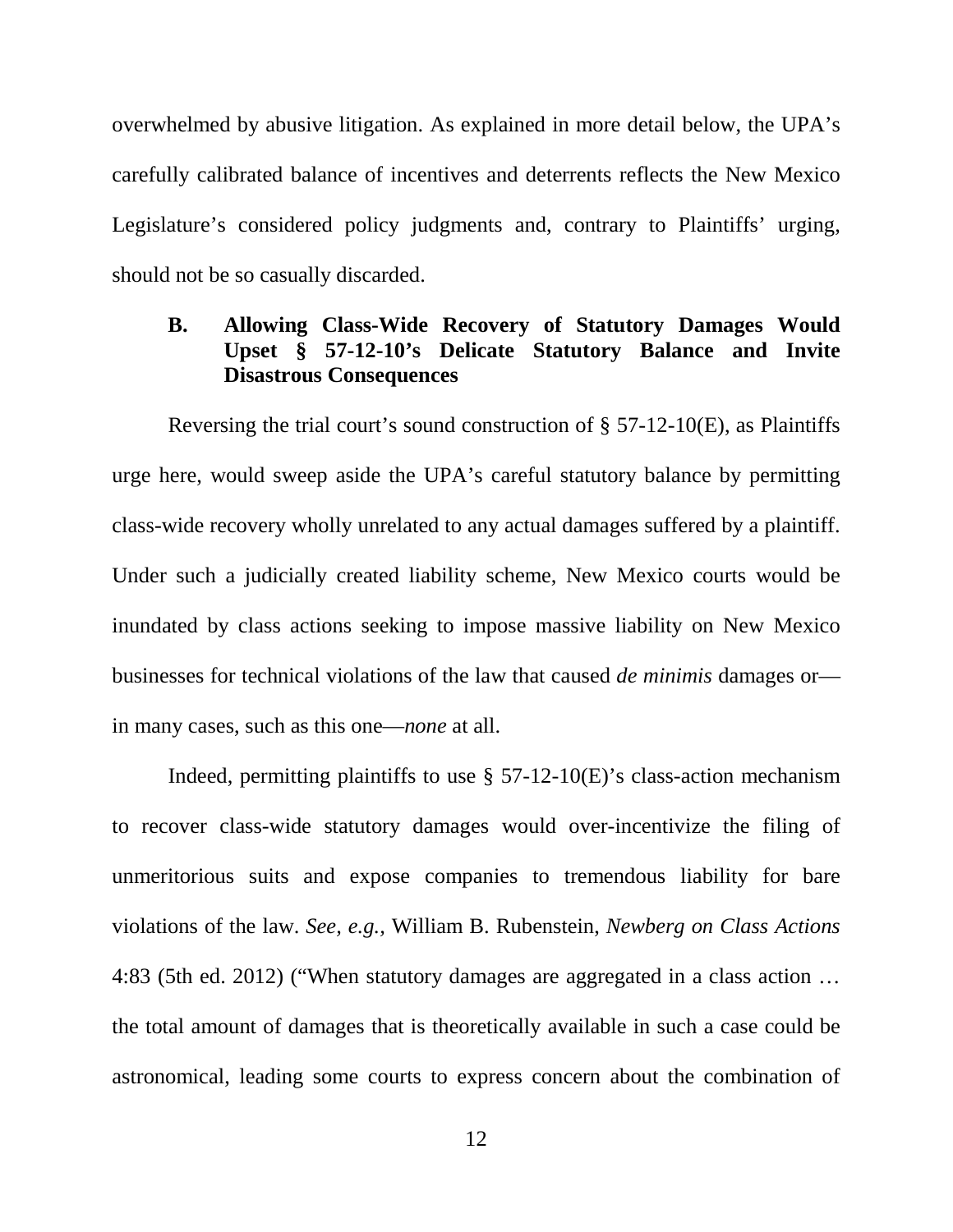such statutory damages and class action aggregation."); Sheila B. Scheuerman, *Due Process Forgotten: The Problem of Statutory Damages and Class Actions*, 74 Mo. L. Rev. 10, 111 (2009) ("When combined with the procedural device of the class action, aggregated statutory damages claims can result in absurd liability exposure in the hundreds of millions—or even billions—of dollars on behalf of a class whose actual damages are often nonexistent.").

These concerns are magnified exponentially in the context of a suit like this one, which seeks to impose liability on the basis of a purely inchoate injury resulting in no actual loss. Such a class action, completely unmoored from actual damages, would result in a "horrendous and annihilating punishment." *Ratner v. Chem. Bank N.Y. Trust Co.*, 54 F.R.D. 412, 416 (S.D.N.Y. 1972); *see Stillmock v. Weis Mkts., Inc.*, 385 F. Appx. 267, 279 (4th Cir. 2010) (Wilkinson, J., concurring specially) ("It staggers the imagination to believe that Congress intended to impose annihilating damages on an entire company and the people who work for it for lapses of a somewhat technical nature and in a case where not a single class member suffered actual harm.").

The resulting over-deterrence—in the form of massive liability—would not only harm the business community, but it would radically distort the UPA's remedial purpose. *See, e.g*., *Stillmock*, 385 F. Appx. at 276 (Wilkinson, J., concurring specially) (noting that the "two independent provisions," if combined,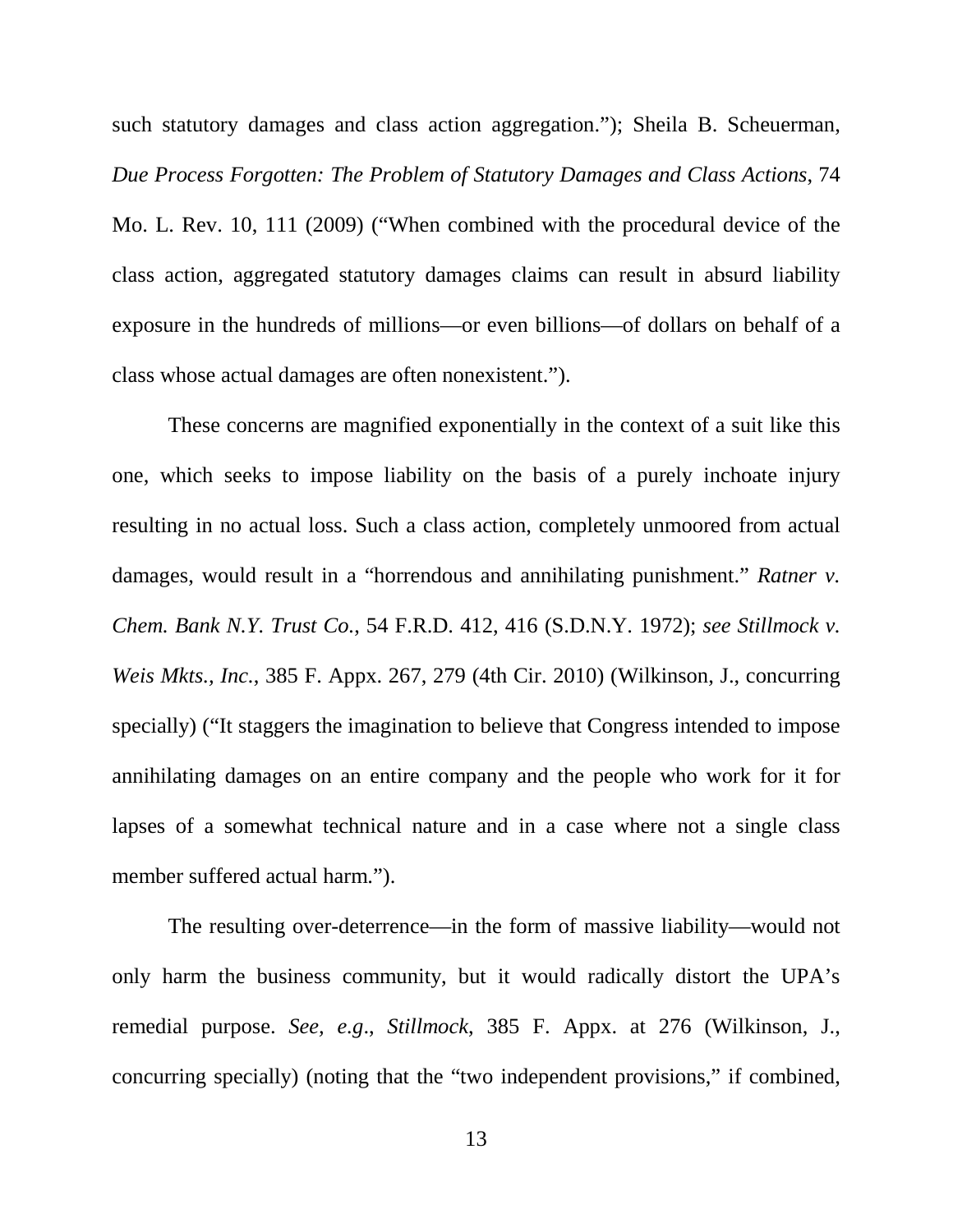would "create commercial wreckage far greater than either could alone"); *Parker v. Time Warner Entm't Co.*, 331 F.3d 13, 22 (2d Cir. 2003) ("It may be that the aggregation in a class action of large numbers of statutory damages claims potentially distorts the purposes of both statutory damages and class actions."); Richard A. Nagareda, *Aggregation and Its Discontents: Class Settlement Pressure, Class-Wide Arbitration, and CAFA*, 106 Colum. L. Rev. 1872, 1887 (2006) ("[C]lass certification layered on top of per-violation damages … would distort, rather than facilitate, the remedial scheme of the statute."); Schwartz & Silverman, *supra*, at 44 ("Unless judges interpret state [U]PAs with caution, plaintiffs' lawyers will continue to exploit [U]PAs to attack unpopular companies for hypothetical injuries without providing any real benefit to society.").

Plaintiffs' challenge to § 57-12-10(E) thus fails to appreciate something the UPA's drafters seem to have understood quite well: "that more litigation does not necessarily mean more consumer protection." Joanna M. Shepherd-Bailey, *Consumer Protection Acts or Consumer Litigation Acts?: A Historical and Empirical Examination of State CPAs* 16 (2013). Indeed, New Mexico's consumers would bear the cost of such over-deterrence "through increased prices and lower wages." *Id.* at 25; *see also,* Henry N. Butler & Jason S. Johnston, *Reforming State Consumer Protection Liability: An Economic Approach*, 2010 Colum. Bus. L. Rev. 1, 84 (2010) ("[T]he consumer class action by itself solves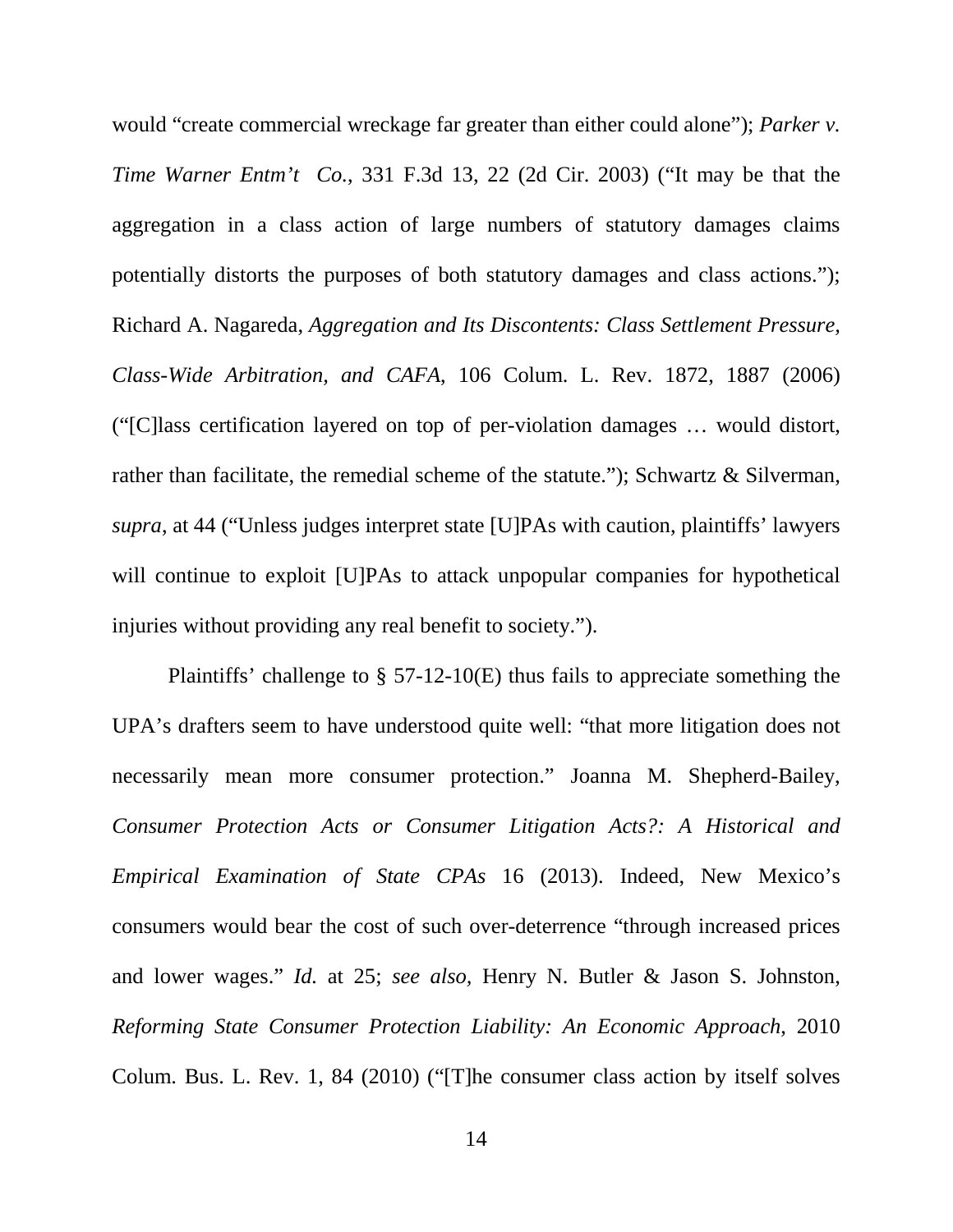one of the fundamental economic problems that [U]PAs were intended to correct …. Once a putative class has been formed, all the other provisions of [U]PAs [*i.e*., minimum statutory damages] are unnecessary and, indeed, potentially harmful to consumers.").

Far from being "irrational" then, as Plaintiffs contend, § 57-12-10(E) reflects the widespread consensus that the aggregation of statutory damages in a single class action creates an intolerable risk of over-deterrence. "Particularly acute problems of distortion are likely to arise where class actions are brought to enforce causes of action imposing a penalty for statutory violations." *Developments in the Law—Class Action*, 89 Harv. L. Rev. 1329, 1361 (1976) ("The increased deterrent effect class actions create may intensify the already heightened deterrent effect of a penalty provision, to a point perhaps counter-productive to statutory policies.").

In light of that consensus, New Mexico is hardly an outlier among states in barring the minimum recovery of statutory damages in a class action. [4](#page-22-0) *See, e.g.,*  Cal. Civ. Code § 2988.5(a)(2) ("[A]s to each member of the class no minimum recovery shall be applicable."); Colo. Rev. Stat. § 5-19-235(d) ("In a class action ..., the minimum damages ... do not apply."); Haw. Rev. Stat.  $\S$  489-7.5(b)(1)

<span id="page-22-0"></span> $4$  Nor is § 57-12-10(E) the only New Mexico statute that limits class-action relief in this way. The Remote Financial Service Units Act, NMSA 1978, § 58-16-15(B), similarly provides that "[i]n the case of a class action, no minimum recovery for each member of the class shall be applicable and the total recovery in any such action is limited to the actual damages sustained by members of the class." NMSA 1978, § 58-16-15(B) (2017).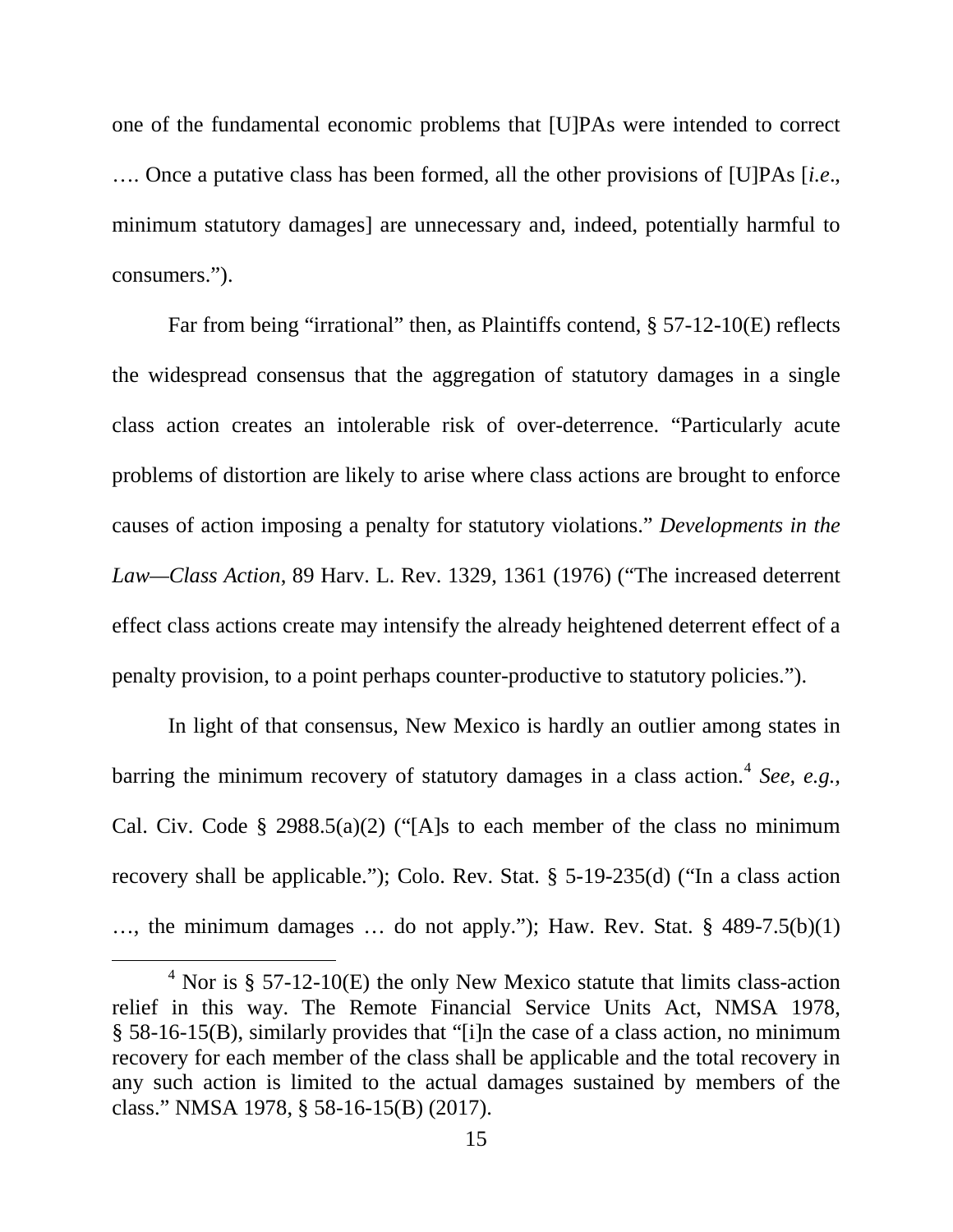("The minimum \$1,000 recovery … shall not apply in a class action."); Ind. Code  $\S$  24-4.5-5-203(a)(2) ("[A]s to each member of the class no minimum recovery is applicable."); Ky. Rev. Stat.  $367.983(1)(c)$  ("In the case of a class action," the court may award "no minimum recovery as to each member."); Mass. Gen. Laws ch. 167B § 20(a)(2)(B) ("[A]s to each member of the class no minimum recovery shall be applicable."); Mich. Comp. Laws  $\S$  493.112(3)(c) ("Recovery in class actions shall be limited to actual damages"); N.Y. C.P.L.R. § 901(b) ("[A]n action to recover a penalty, or minimum measure of recovery created or imposed by statute may not be maintained as a class action."); Ohio Rev. Code  $§ 1351.08(A)(2)(b)(ii)$  ("[A]s to each member of the class no minimum recovery is applicable."); Okla. Stat. Tit. 14A, § 5-203(1)(b)(ii) ("[A]s to each member of the class no minimum recovery shall be applicable" and recovery is limited to "actual damages"); Wyo. Stat.  $\S$  40-19-119(a)(iii) ("In the case of a class action," there shall be "no minimum recovery as to each member"). Yet under Plaintiffs' peculiar theory on appeal, each of these statutes lacks a "rational basis."[5](#page-23-0)

<span id="page-23-0"></span><sup>5</sup> The United States Congress similarly has cabined class-wide recovery of statutory damages under federal consumer protection laws. *See, e.g.,* 15 U.S.C.  $§ 1640(a)(2)(B)$  (Truth in Lending Act) ("[I]n the case of a class action ... no minimum recovery shall be applicable."); 15 U.S.C. § 1692k(a)(2)(B) (Fair Debt Collection Practices Act) ("[I]n the case of a class action … [recovery shall be] without regard to a minimum individual recovery."); 15 U.S.C. § 1693m(a)(2)(B) (Electronic Fund Transfer Act) ("[I]n the case of a class action … no minimum recovery shall be applicable.").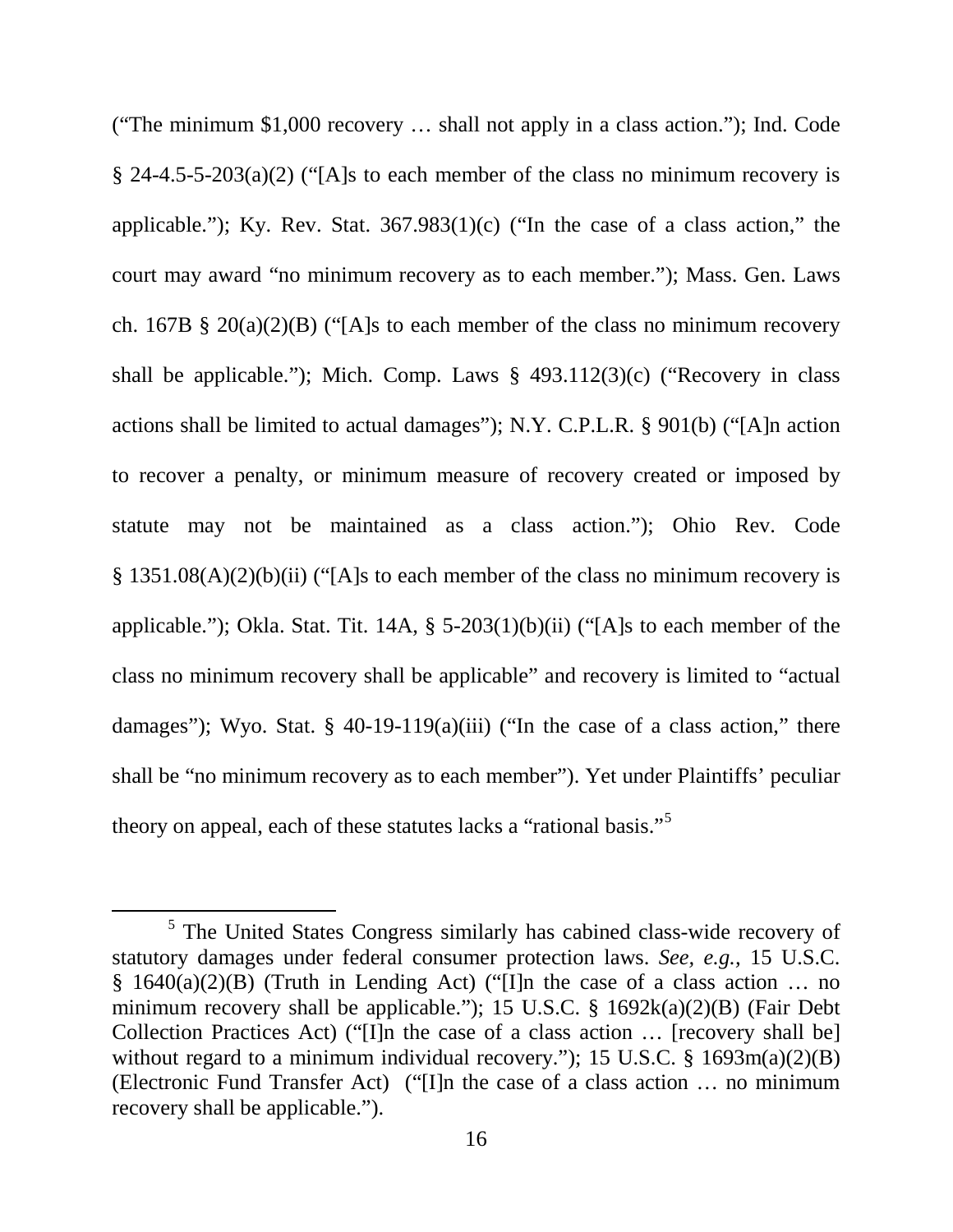It is no mystery why plaintiffs' attorneys desire to refashion § 57-12-10(E) to their liking. "What makes these statutory damages class actions so attractive to plaintiffs' lawyers is simple mathematics: these suits multiply a minimum \$100 statutory award (and potentially a maximum [\$300] award) by the number of individuals in a nationwide or statewide class." Scheuerman, *supra*, at 114. As a result, "plaintiffs' lawyers, not plaintiffs, receive a windfall because they receive a percentage of the statutory fees multiplied by potentially thousands or millions of class members, even though statutory damages were unnecessary to create incentive to bring the suit." Schwartz & Silverman, *supra*, at 61. But Plaintiffs' attorneys' own pecuniary interest is no basis for this Court to rewrite the Legislature's duly enacted statute. The decision below should be affirmed.

### **II. IT IS FOR THE NEW MEXICO LEGISLATURE,** *NOT* **THE COURTS, TO CREATE SUBSTANTIVE LAW**

This Court should reject Plaintiffs' call to impermissibly alter the careful statutory balance that the New Mexico Legislature has watchfully maintained for many decades. Unlike the U.S. Constitution, which merely implies that the three branches of government are separate, Article III, Section 1 of the New Mexico Constitution expressly prohibits any branch of state government from usurping the power of another branch. N.M. Const. art. III, § 1 ("The powers of the government of this state are divided into three distinct departments … and no person or collection of persons charged with the exercise of powers properly belonging to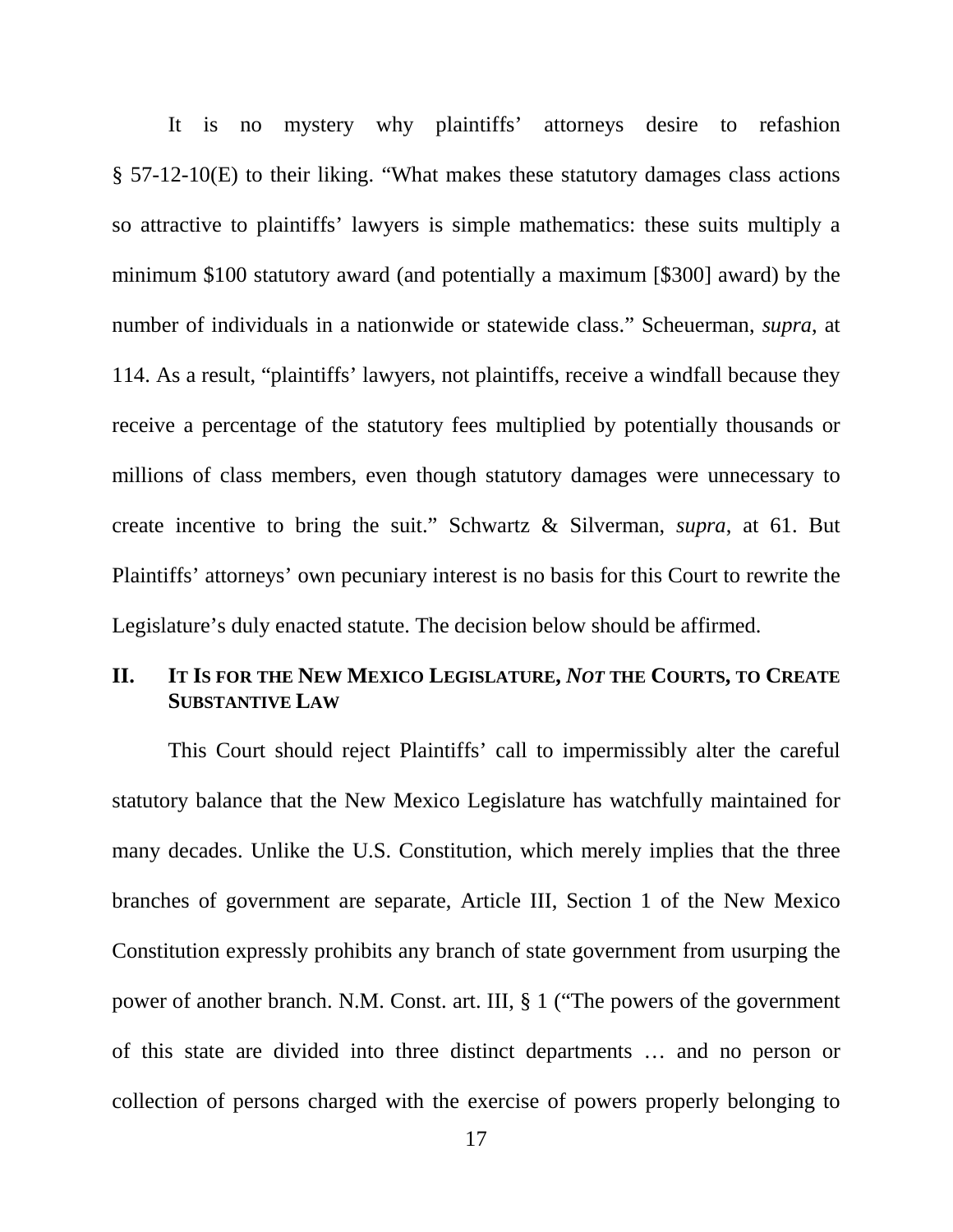one of these departments, shall exercise any powers properly belonging to either of the others."). Such usurpation occurs "when the action by one branch prevents another branch from accomplishing its constitutionally assigned functions." *State ex rel. Taylor v. Johnson*, 1998-NMSC-015, ¶ 23, 125 N.M. 343. The New Mexico Supreme Court has recognized this constitutional provision as "one of the cornerstones of democratic government: that the accumulation of too much power within one branch poses a threat to liberty." *Id.* ¶ 20.

In New Mexico—as in every other state (and the federal system)—the "[l]egislature makes, the executive executes, and the judiciary construes the laws." *State v. Fifth Judicial Dist. Court*, 1932-NMSC-023, ¶ 9, 36 N.M. 151. Consistent with this tripartite separation of powers, "only the legislative branch is constitutionally established to create substantive law." *Johnson*, 1998-NMSC-015, ¶ 21; *see State ex rel. Sofeico v. Heffernan*, 1936-NMSC-069*,* ¶ 42, 41 N.M. 219 ("The legislative branch, and it alone within the limits of the Constitution, can create substantive law."); *State v. Armstrong*, 1924-NMSC-089, ¶ 106, 31 N.M. 220 ("The Legislature possess[es] the sole power of enacting law.").

Likewise, the New Mexico Supreme Court has consistently "recognized the unique position of the Legislature in creating and developing public policy." *Johnson*, 1998-NMSC-015, ¶ 21; *see Hartford Ins. v. Cline*, 2006-NMSC-033, ¶ 8, 140 N.M. 16 ("The predominant voice behind the declaration of public policy of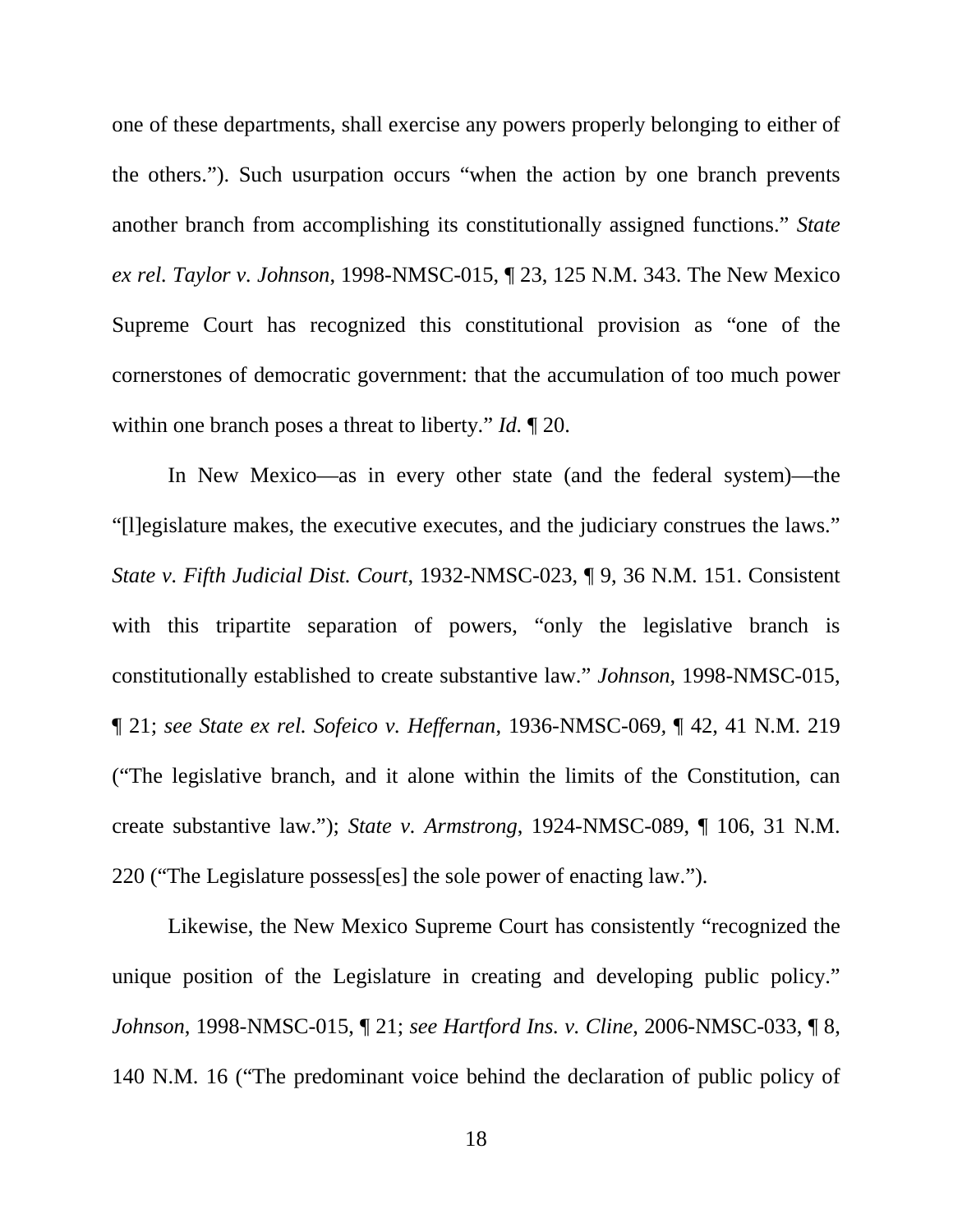the state must come from the legislature."); *Torres*, 1995-NMSC-025, ¶ 10 ("[I]t is the particular domain of the legislature, as the voice of the people, to make public policy."). As these authorities make clear, "[t]he power to make law is reserved exclusively to the Legislature." *State v. Roy*, 1936-NMSC-048, ¶ 73, 40 N.M. 397.

Indeed, "the courts are without power to encroach upon the legislative prerogatives by judicial fiat or, even, by applying constitutional exceptions to statutes specifically denying such exemptions." *State v. Steele*, 1979-NMCA-113, ¶ 9, 93 N.M. 470. Absent these venerable constraints,

judges are nothing more than politicians in robes, free to tackle the social problems of the day based on avant-garde constitutional theory or, worse yet, their own personal preferences. While such jurists may often be well meaning, their approach is inconsistent with our government's history, structure, and framework, and it threatens the ideal of self-rule that we should so dearly cherish.

The Hon. Diarmuid F. O'Scannlain, *Politicians in Robes: The Separation of Powers and the Problem of Judicial Legislation*, 101 Va. L. Rev. Online 31, 33 (2015). Simply put, "the judiciary may not sit as a superlegislature to judge the wisdom or desirability of legitimate policy determinations." *New Orleans v. Dukes*, 427 U.S. 297, 303 (1976).

Apart from New Mexico's explicit constitutional prohibition against judicial legislating, this Court is just not a proper forum for achieving desired public-policy outcomes that lost out in the democratic process. Because the judicial branch "is not as directly and politically responsible to the people as are the legislative and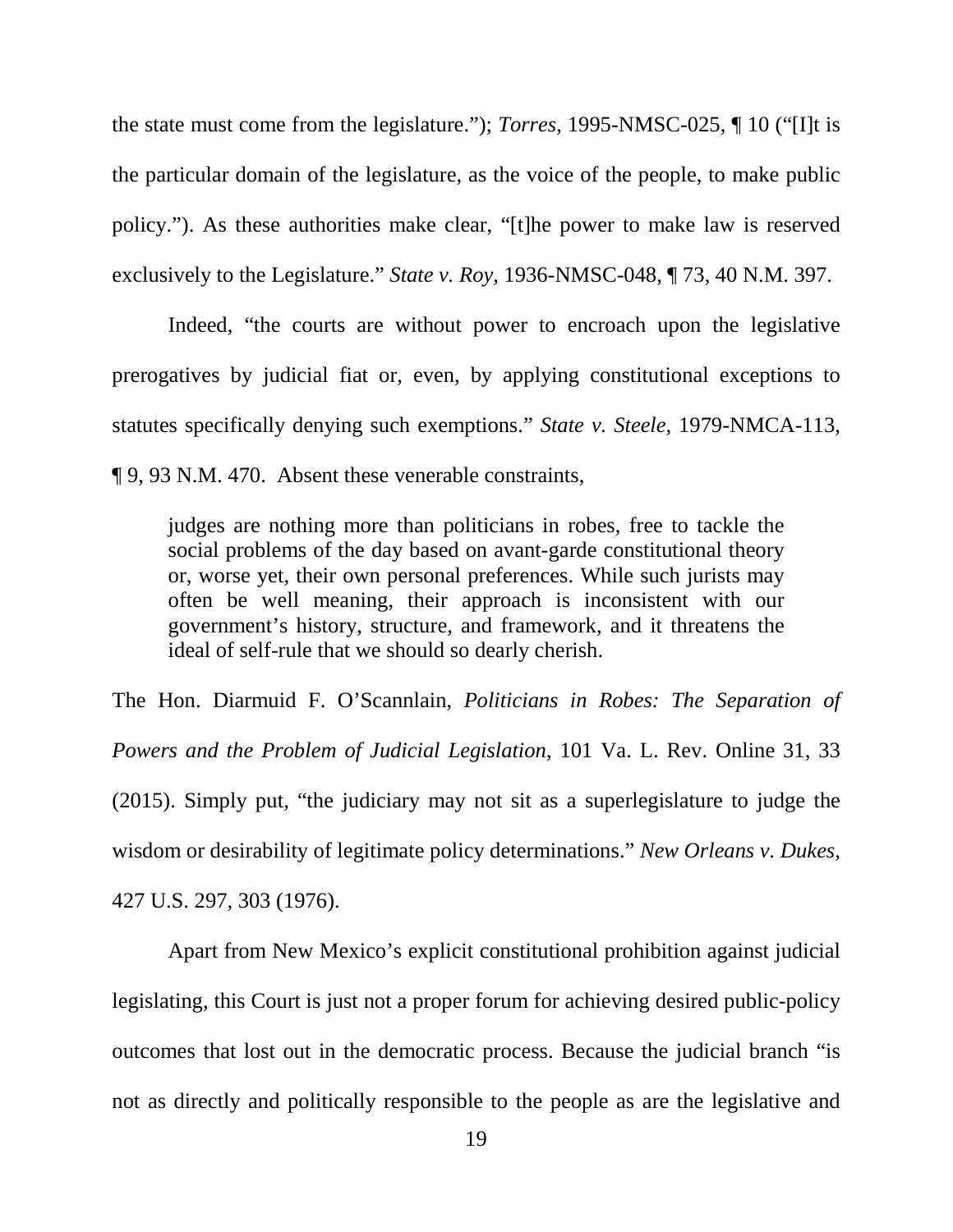executive branches of government," courts should act "only when the body politic has not spoken." *Torres*, 1995-NMSC-025, ¶ 10. Here, rather than having to persuade a majority of New Mexico's bicameral legislature, the Governor, and the public constituencies they represent to rewrite the UPA, Plaintiffs and their counsel naturally would prefer to have to persuade only two out of three judges on an appeals court panel. But "the function of the courts in scrutinizing acts of the Legislature is not to raise possible doubt nor listen to captious criticism." *Armstrong*, 1924-NMSC-089, ¶ 106.

In any event, the Judiciary simply does not possess the institutional resources necessary to decide broad questions of public policy. Unlike the Legislature, which represents varied and divergent interests, New Mexico courts sitting in adversary proceedings are confined to rendering opinions on the basis of the parties' limited evidentiary record before them. Courts cannot commission independent studies, hire policy experts, or conduct public hearings to gather information from relevant constituencies. Nor can they balance the competing interests of stakeholders by making compromises with the benefit of comprehensive, legislative fact-finding. Because crafting public policy requires striking a difficult balance between many competing interests and stakeholders, this court should resist the temptation to second-guess the nuanced balance the Legislature has struck.

20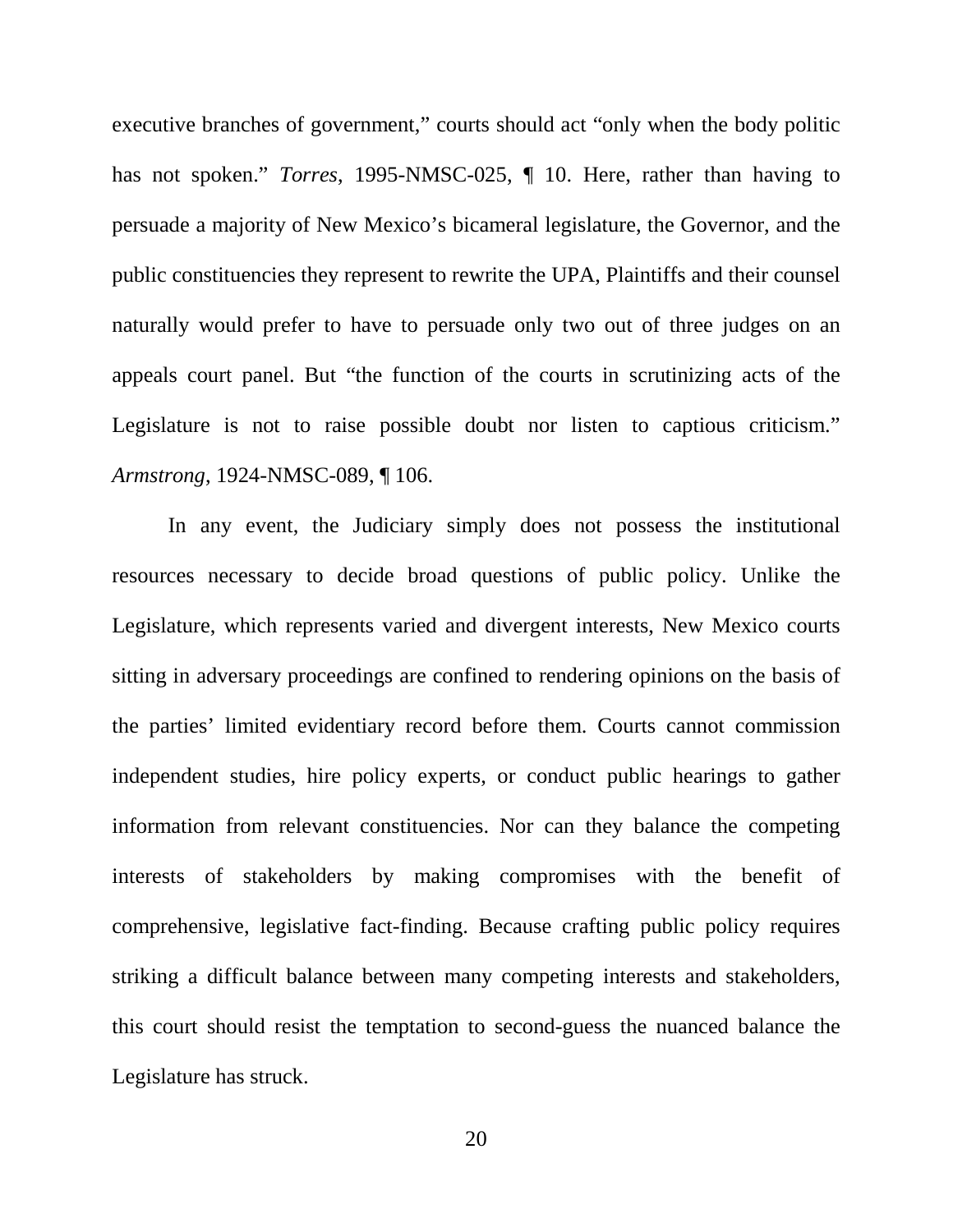The corollary to the rule that courts should not rewrite existing law to create remedies out of whole cloth is that the political branches can do so when necessary. As always, the New Mexico Legislature retains the authority to change the remedies available under  $\S$  57-12-10(E), if it so desires. The Judiciary, however, is ill-suited to address complex policy concerns that are best left to the political branches. Accordingly, any change in the UPA to address Plaintiffs' criticisms of § 57-12-10(E) must be undertaken by the Legislature, not this Court.

New Mexico has "already witnessed legislative attempts to curb the power of the court[s] because the legislature perceived that the courts improperly expanded the scope of [their] own power." Michael B. Browde, *Separation of Powers and the Judicial Rule-Making Power in New Mexico: The Need for Prudential Constraints*, 15 N.M. L. Rev. 407, 469 (1985). Consistent with Article III, Section 1 of the New Mexico Constitution, this Court must decline Plaintiffs' invitation to legislate and should instead construe the plain words of the statute as written.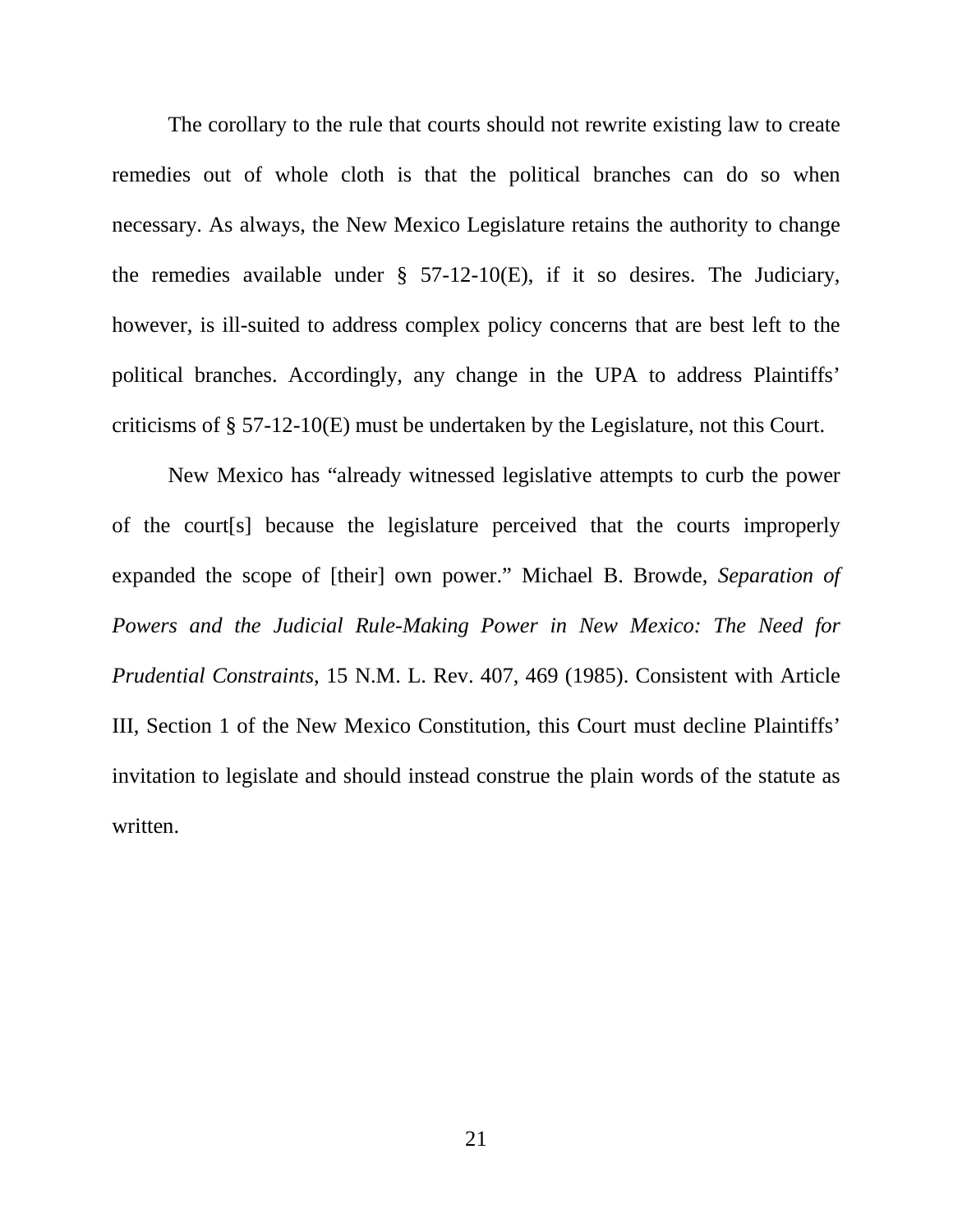#### **CONCLUSION**

For the foregoing reasons, *amicus curiae* WLF respectfully requests that the

Court affirm the judgment below.

Dated: August 2, 2017 Respectfully Submitted,

BROWNSTEIN HYATT FARBER SCHRECK, LLP

 $By \_\_$ 

Harold D. Stratton, Jr. Veronica C. Gonzales-Zamora 201 Third St. NW, Suite 1800 Albuquerque, NM 87102 Telephone: 505.244.0770 Facsimile: 505.244.9266 Email: [hstratton@bhfs.com;](mailto:hstratton@bhfs.com) [vgonzales-zamora@bhfs.com](mailto:vgonzales-zamora@bhfs.com)

*Counsel for Amicus Curiae Washington Legal Foundation*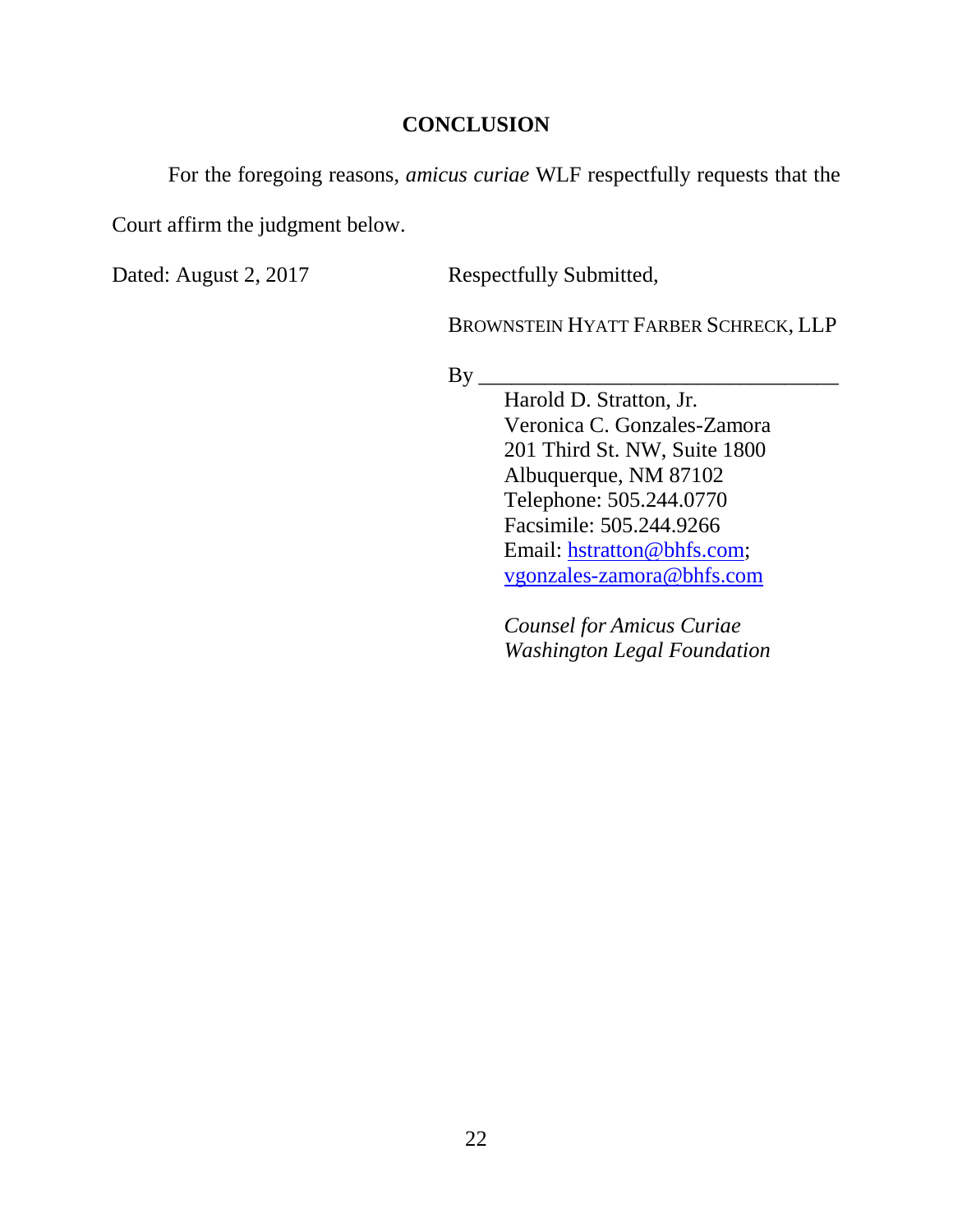### **CERTIFICATE OF SERVICE**

I HEREBY CERTIFY that on August 2, 2017, a true and correct copy of the foregoing *Brief of Washington Legal Foundation as Amicus Curiae in Support of Defendant-Appellee* was served via first-class mail, prepaid and addressed to:

David Berardinelli BERARDINELLI LAW FIRM Post Office Box 1944 Santa Fe, New Mexico 87504-1944 [david@djblawfirm.com](mailto:david@djblawfirm.com) *Counsel for Plaintiffs-Appellants*

Daniel O'Friel O'FRIEL & LEVY, PC Post Office Box 2084 Santa Fe, NM 87504-2084 [dan@ofrielandlevy.com](mailto:dan@ofrielandlevy.com) *Counsel for Plaintiffs-Appellants*

Terry R. Guebert GUEBERT BRUCKNER PC Post Office Box 93880 Albuquerque, NM 87199-3880 [tguebert@guebertlaw.com](mailto:tguebert@guebertlaw.com) *Counsel for Defendant-Appellee*

Todd A. Schwarz Miller Stratvert PA Post Office Box 25687 Albuquerque, NM 87125-0687 [tschwarz@mstlw.com](mailto:tschwarz@mstlw.com) *Counsel for Defendant-Appellee*

Veronica C. Gonzales-Zamora

\_\_\_\_\_\_\_\_\_\_\_\_\_\_\_\_\_\_\_\_\_\_\_\_\_\_\_\_